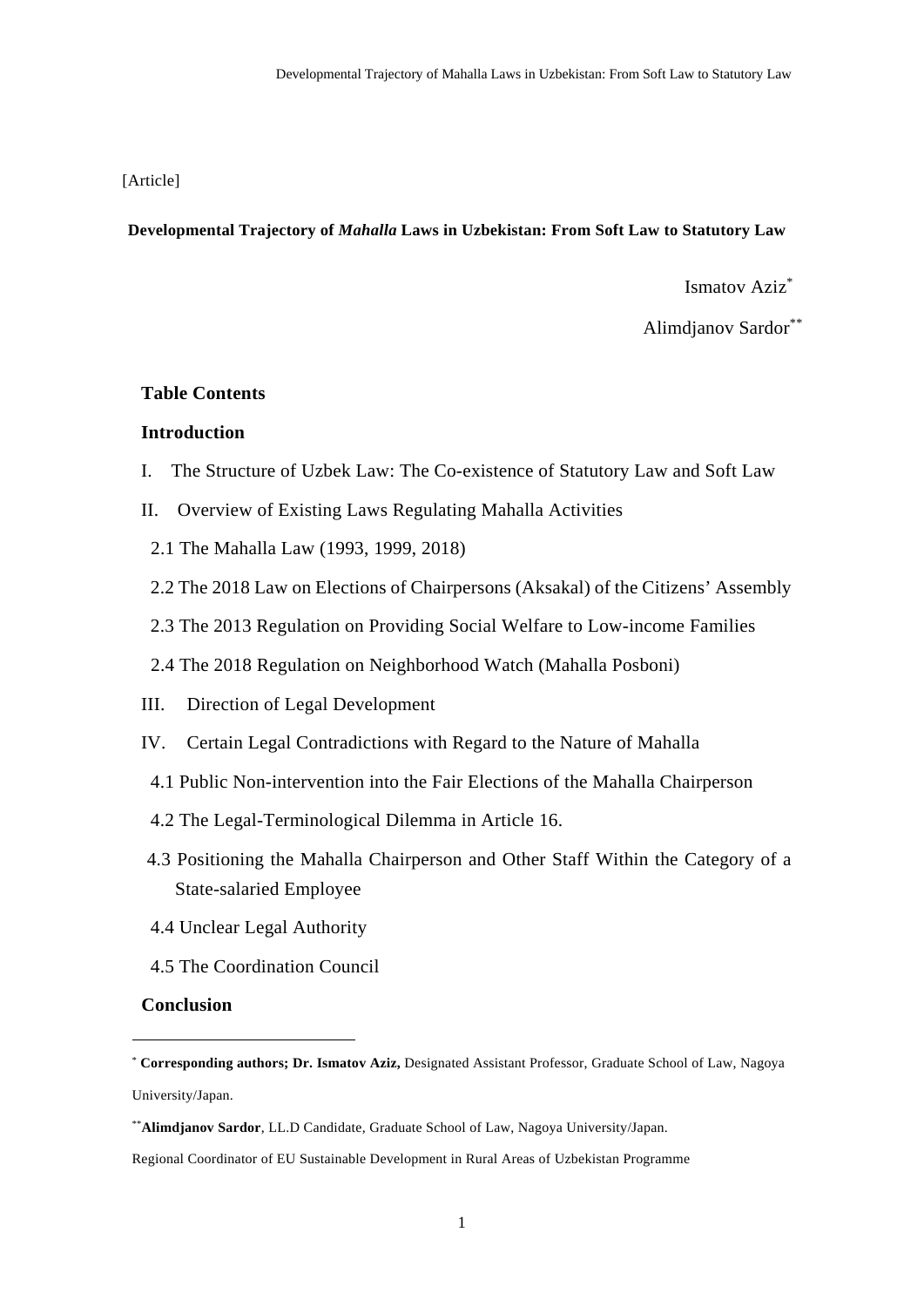### **Introduction**

In the wake of the post-*perestroika* period, the national political elite groups in Uzbekistan viewed the *mahalla<sup>1</sup>* as a unique self-governing platform with a promising capacity for democratic involvement. In the context of the public administration reforms in Uzbekistan in the post-Soviet period, the policymakers made a similar assertion that *mahalla* manifested a significant potential to successfully perform the role of a democratic institution, albeit with peculiar national characteristics. Subsequently, systematic reforms in the form of legal intervention character resulted further in a republic-wide *mahallisation* process and transformation of *mahalla* into a complex system with both public and non-public administrative functions.

The purpose of this research paper is to examine the laws on *mahalla* from a dynamic perspective and demonstrate the legal evolution of this neighborhood association in the wider context of the sophisticated structure of Uzbek law. The dual nature of the research objective necessitates splitting this paper into several parts. The initial section focuses on the structure of contemporary Uzbek law and its distinctive characteristics. The following section provides an overview of basic laws guiding contemporary *mahalla*. This order will enable an unfamiliar reader to understand the specifics of local legal structure and their influence on the activities of *mahalla*. The next section aims to analyze the milestone developments in *mahalla* laws in the period between 1992 and the present, and clarify this institution's legal evolution. In the context of legal analysis, this research paper argues that certain statutory provisions undermine the theoretical grounds of the self-governance concept, and eventually result in legal contradictions. In 2016, Uzbekistan experienced a transition of presidential power. Within the last two years, the new president has initiated wide-scale reforms, including in the area of public administration. Hence, a legal analysis of primary laws guiding *mahalla*, most of which were amended in 2017 and 2018, may help researchers and practitioners to conceptualize the character of past, present and future of *mahalla* and its functions.

-

<sup>1</sup> Present paper uses the term *mahalla* in both its singular and plural forms.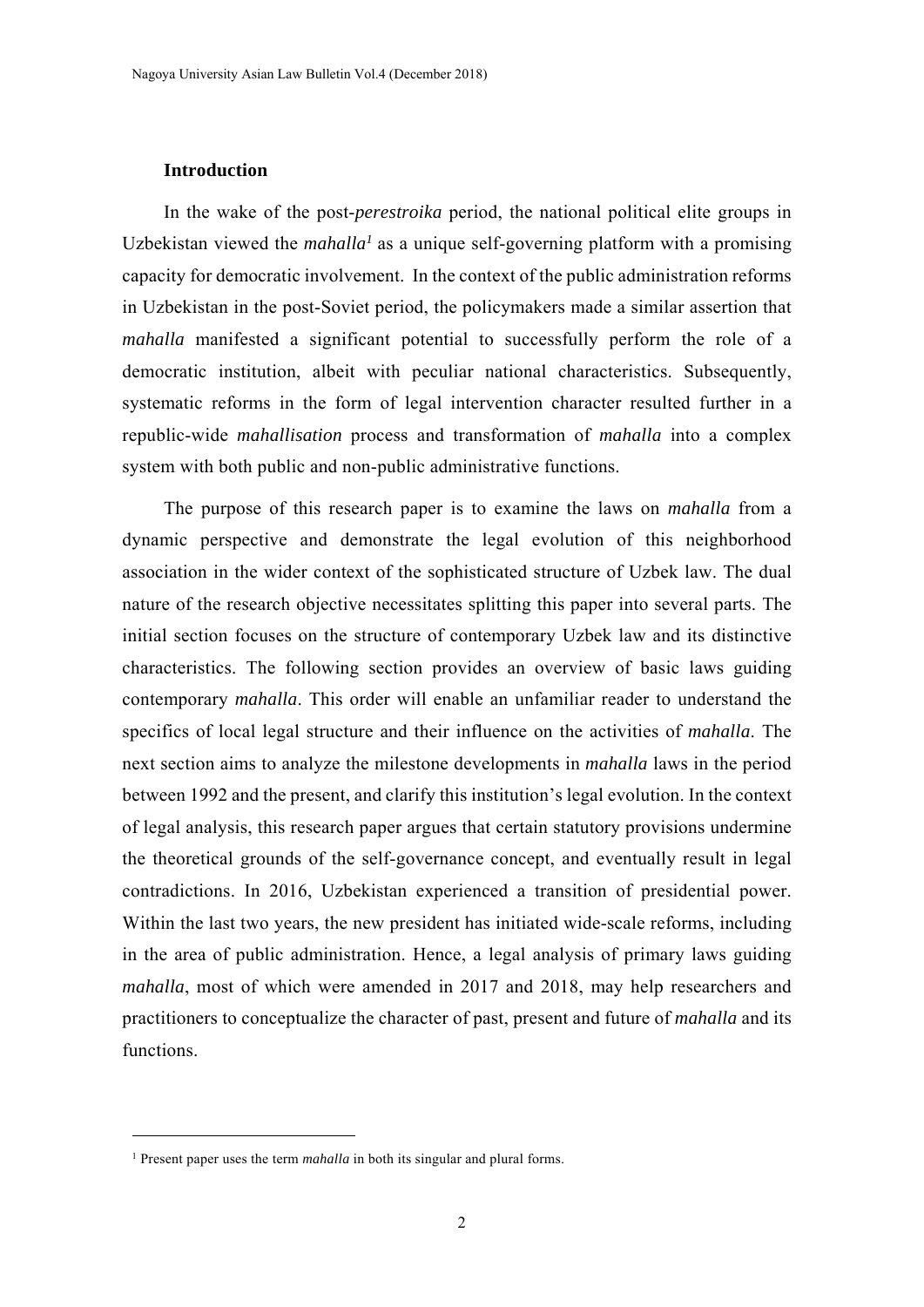# **I. The Structure of Uzbek law: The Co-existence of Statutory Law and Soft Law.**

A brief look into the general history of Uzbek law demonstrates that within the last century it evolved in a very unstable manner. Before the Russian tsarist invasion, the legal system in the territory of present-day Uzbekistan was based explicitly on Islamic (Sharia) law. Subsequently, in the next half a century of Russian tsarist administration, this territory was referred to as Turkestan, and experienced a transformation towards establishing a non-religious legal system based on civil law tradition. This period is also known for the co-existence in certain territories of Turkestan of civil law tradition with Islamic law. From 1920 to 1990, the Uzbek Soviet Socialist Republic composed one of the 15 union republics of the Soviet Union that had a legal system modeled on socialism. Notably, it was only under the Soviet socialist system that higher educational institutions started producing legal professionals *en masse*. 2 Hence, as a result of sophisticated historical circumstances, Uzbekistan's statutory law, the judicial system used to manage this law, and its legal professional consciousness are heavily influenced by Soviet law and the legal systems of other post-Soviet republics (for example, Russian law).<sup>3</sup>

On the other hand, associating Uzbek law as a typical creature of the Soviet legal system does not adequately reveal its true nature. While the 70-year period of Soviet rule formally dismantled Islamic (Sharia) law, it did not completely erase it. Whereas massive pre-Soviet and Soviet changes abolished the formal existence and application of Islamic laws (such as *Shariat, fikh*) and dispute-resolution instruments (such as *kazi*, a judge in an Islamic court), the deep-rooted Islamic practices transformed into the indigenous informal legal system in the form of *urf, adat* - (custom, or social norm) and

<sup>2</sup> A. Agzamhodjaev and B. Blinder, *Yuridicheskoe Obrazovanie v Uzbekistane* (Tashkent: O`zbekistaon, 1990);

A. Agzamhodjaev and B. Blinder, *Tashkentskiy Gosudarstvenniy Universitet Imeni V.I. Lenina. Yuridicheskiy Fakul'tet* (Tashkent: O'qituvchi, 1980).

<sup>3</sup> William Butler, *Uzbekistan Legal Texts: The Foundations of Civic Accord and a Market Economy* (Kluwer Law International B.V., 1999), xii.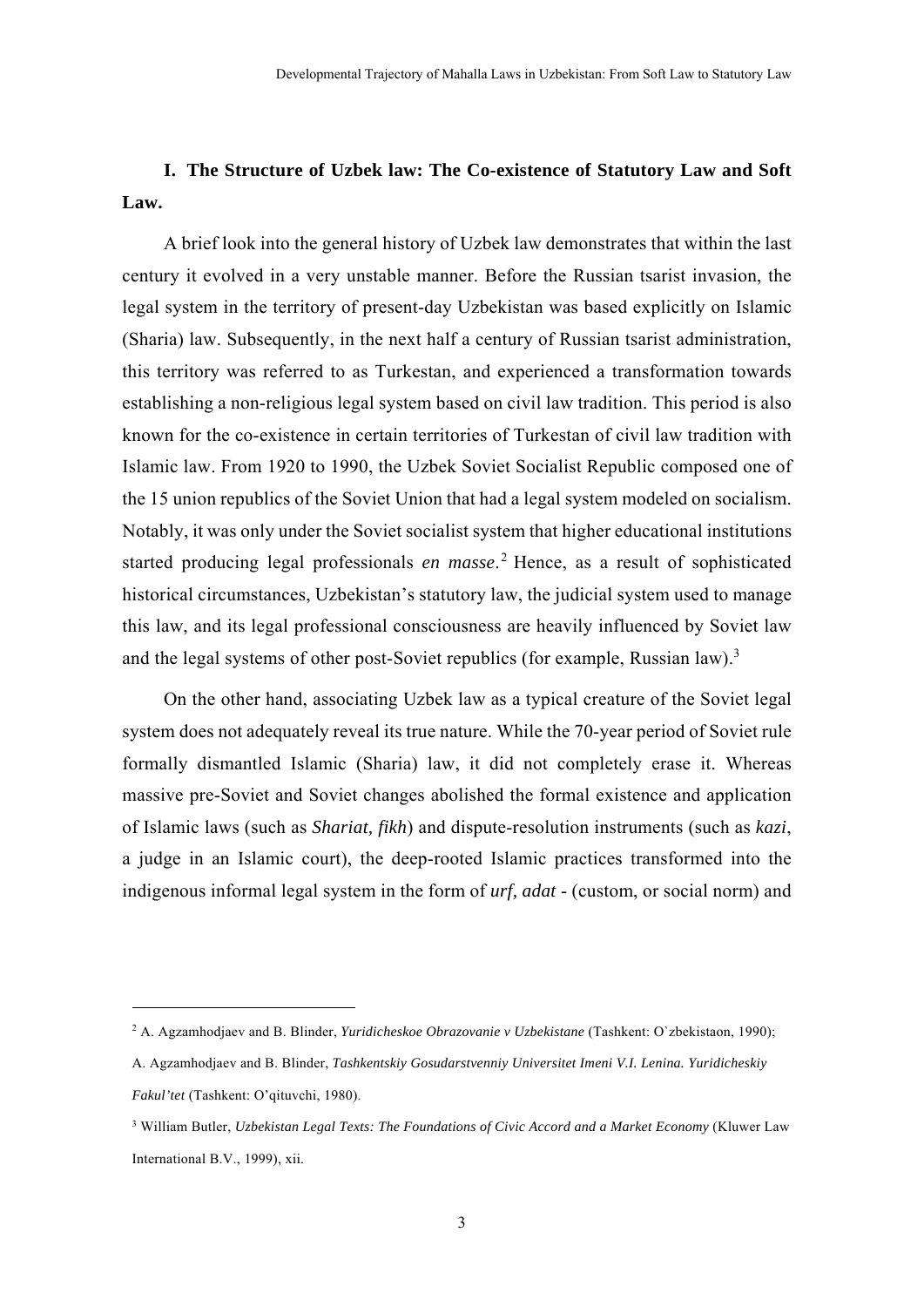continued to exist in Uzbekistan even in the Soviet and post-Soviet periods.<sup>4</sup> This indigenous informal legal system was created within domestic settings and is based on social norms. Derived from social relationships, this soft law is different from statutory law because it is not created and enforced by a central authority, and thus has no adequate means for legal enforceability. While it is a commonly accepted fact that the central authority creates, interprets, and enforces statutory law by means of its specific institutions, there are no similar elements in soft law. What makes soft law so striking is that even though there is no central institution(s) to create, interpret, and enforce it, soft law still occupies a significant role in peoples' social behavior and relations.<sup>5</sup>

While various theories dominate the discourse on soft law's existence in different societies, the one which seems applicable in case of Uzbekistan is the so-called internalization theory. This theory is based on the argument that soft law has strong roots within societies whose members historically practice regular mutual support and impartial contributions to own society. In other words, people comply with soft law and internalize it within their communities because it eventually benefits the society as a whole. <sup>6</sup> Hence, soft law appears to be a set of rules from an obscure and decentralized origin, based mainly on traditions and customs. Furthermore, there is no court or any other authoritative public institution to force people to comply with soft law or provide detailed interpretation. Various societies however, utilize certain traditional forms of enforcement, such as retaliation, which may include criticism or ostracism for not following commonly adopted social norms. Therefore, scholars sometimes use retaliation as a concept which explains soft law's existence within societies. It is

<sup>4</sup> One bright example is marriage and famili law. Refer further to, Marfua Tokhtakhodzhaeva, *The Re-*

*Islamization of Society and the Position of Women in Post-Soviet Uzbekistan* (Global Oriental, 2008), 9–10.

<sup>5</sup> Refer for detail to, Irmgard Marboe, *Soft Law in Outer Space: The Function of Non-Binding Norms in International Space Law* (Böhlau, 2012).

<sup>6</sup> Refer for details to; E. W. Sievers, "Uzbekistan's Mahalla: From Soviet to Absolutist Residential Community Associations," *Chicago-Kent | Journal of International and Comparative Law* 2 (2002); E. W. Sievers, *The Post-Soviet Decline of Central Asia: Sustainable Development and Comprehensive Capital* (Routledge, 2013). D. M. Abramson, *From Soviet to Mahalla: Community and Transition in Post-Soviet Uzbekistan* (Indiana University, 1998);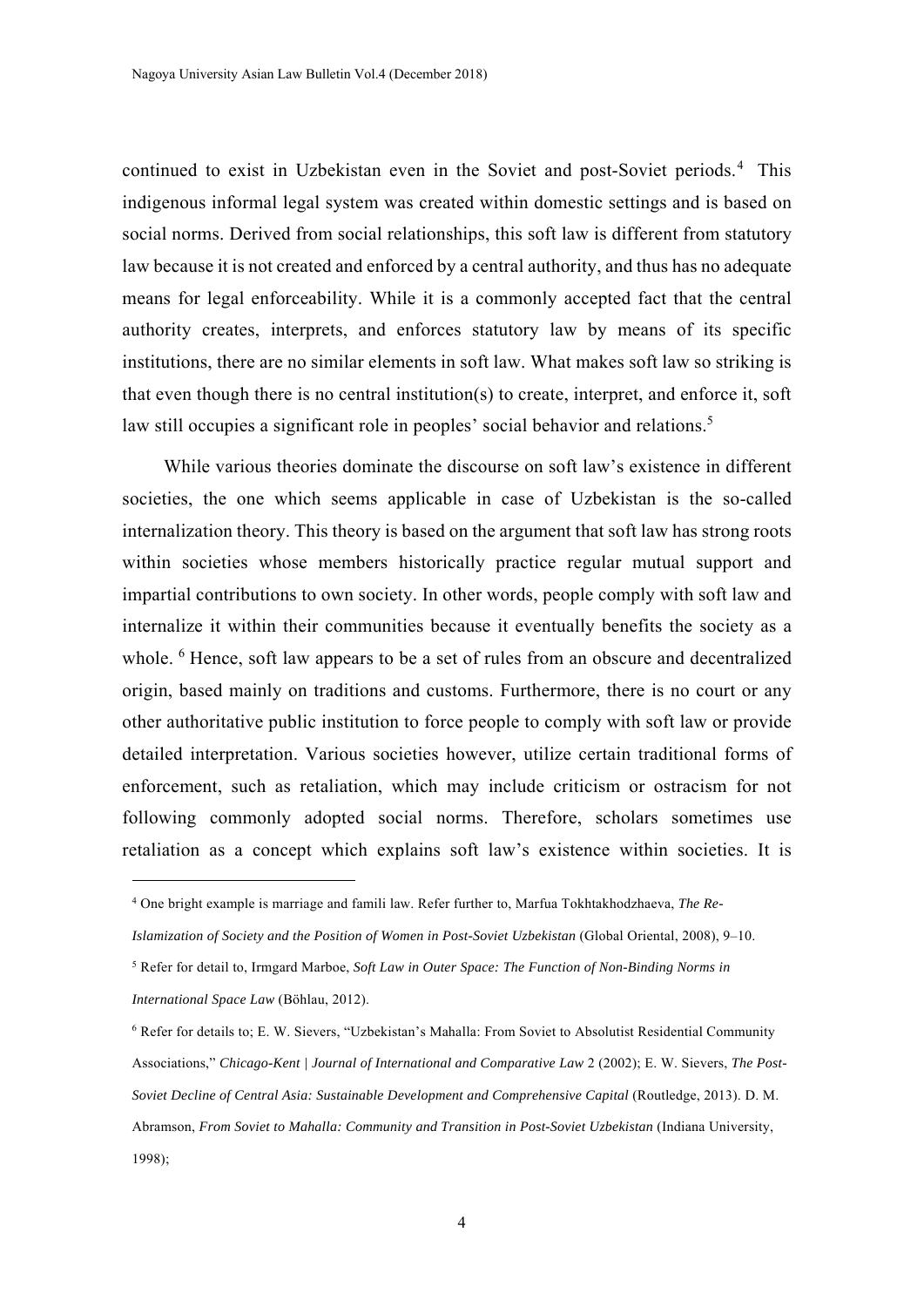commonly accepted that people residing in a particular society often obey its informal rules out of anxiety that non-compliance may result in retaliation against them by other members of the same society.

The soft law is often a very pragmatic system of rules which in its developmental trajectory demonstrates viability in the context of various political and legal realities. As an example, research on the historical evolution of residential units in Uzbekistan demonstrates how pre-Soviet *mahalla*, a neighborhood community that was centered around the mosque and was eligible to administer local legal disputes, did not vanish in the Soviet era, but instead demonstrated its firmness and ability to adapt to various political and legal settings.7 Although the Soviet government initiated several failed attempts to eradicate *mahalla* by abolishing its original structure based on formal Islamic legal relations, it decided to use these communities for its own interest. Hence, under the socialist system which oppressed any form of religious-dogmatic units, the *mahalla* lost its formal Islamic component, but did not alienate its traditional, customary elements *urf*, *adat*. 8 In other words, under Soviet rule formal Islamic (Sharia) law underwent a process of secularization and eventually transformed into an informal system based on non-statutory, traditional, and socially binding norms and customs - *adat.* In such conditions, this informal system could adapt to co-exist with a formal Soviet and post-Soviet legal systems parallelly.

As secular Socialist law replaced Sharia, certain religious institutions lost their legal authority but could still retain or transferred specific functions to other institutions. For instance, traditionally mosques were centers of the local community and managed a number of local issues. In the Soviet period, these mosques gradually transferred some functions to be performed informally to the so-called *Krasnaya chaykhana* - tea drinking

<sup>7</sup> Aziz Ismatov and Sardor Alimdjanov, "Historical Discourse of Mahalla Functions in Uzbekistan.," *Jahrbuch Für Ostrecht [Yearbook of East-European Law]* 59(1) (2018): 79–80.

<sup>8</sup> Z. Kh Arifkhanova, "Rol' Mahalli v Vozrojdenii Natsional'nykh Traditsiy Uzbekskogo Naroda," *Obshestvennie Nauki v Uzbekistane* 7 (1998): 25.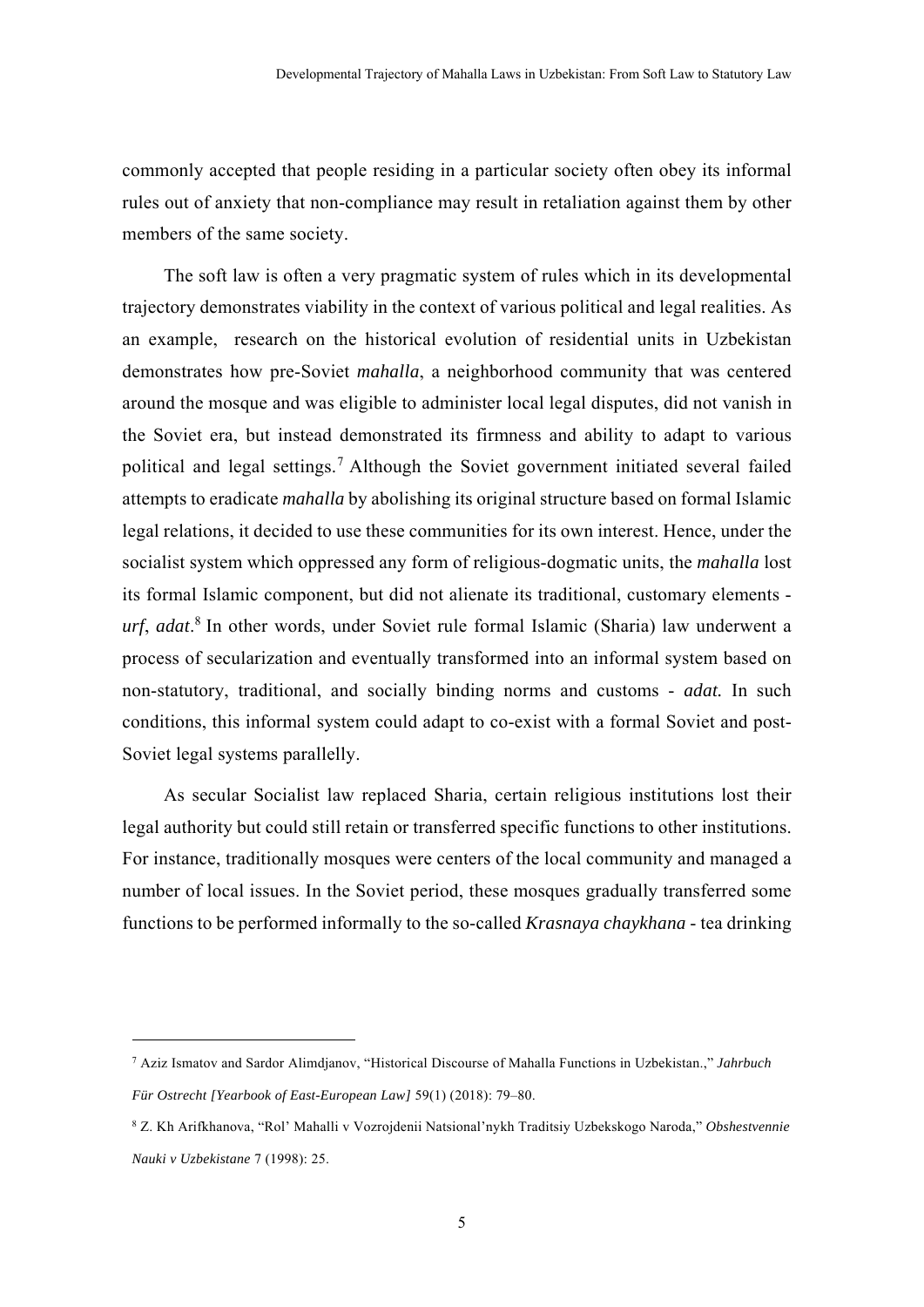clubs. This is one bright example how the soft law which experienced fundamental challenges in the transition period could survive and exist on an informal basis.<sup>9</sup>

In the initial years of Uzbek independence, specific actors within the *mahalla*, such as the citizens' general assembly - *shod grazhdan,* the chairman *- aksakal,* and the local committee - *kengash*, maintained their specific competencies to influence or decide numerous types of legal, social and administrative affairs occurring in their respective neighborhood territories. The scope of their intervention still covered various aspects ranging from social control over implementation of governmental tasks to dispute resolution in civil and family matters (Refer to Appendix 1). The most peculiar point in the managerial framework of the mahalla was its decision-making framework, which had not always been reflected in written statutory law whether codes or statutes, but relied on *adat* - a soft law element.<sup>10</sup> As long as *adat* implements only informal methods (for example, guiding parties to a compromise via traditional mediation in various disputes), its outcomes do not have any legally binding force. Hence, anyone nonsympathetic with such traditional mediation or unwilling to accept the regulation according to the soft law is always free to seek justice or regulation according to statutory law and state courts. The experience in Uzbekistan is that the number of people seeking a formal legal way to resolve local and specific civil and family disputes through black letter law is markedly lower compared to those who refer to informal soft law provided by *mahalla*.

Thus, the structure of law in Uzbekistan is not an exact copy of Russian law, or that of any other former Soviet state. The present dualist nature of Uzbek law includes the formal structure of statutory law originating from the Soviet legal system and still pertaining many socialist traces, and unwritten soft law based on traditions and customs

<sup>9</sup> Paul Georg Geiss, *Rechtscultur und Politische Reform in Centralasien*, in B. Christian, *Recht in Der* 

*Transformation. Rechts- Und Verfassungswandel in Mittel- Und Osteuropa* (Berlin: Berliner Debatte Wissenshaftsverlag, 2002), 153.

<sup>10</sup> S. Dzhabbarov, *Shariat, Semeynoe i Obychnoe Pravo v Uzbekistane: Istoriya i Sovremennost'.* (Tashkents: Fan, 1996), 49–65.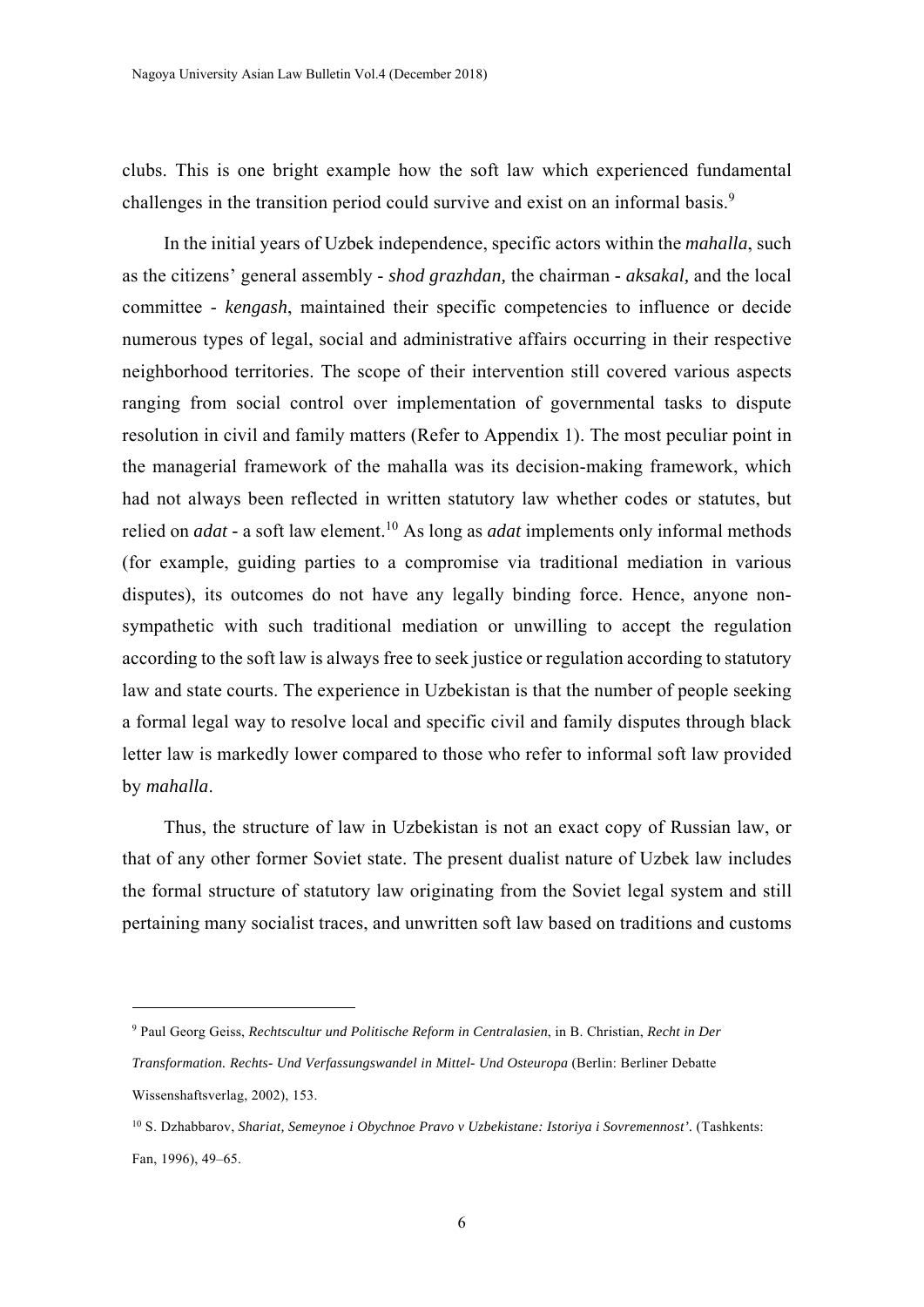inherited from the non-radical, secular Islamic culture.<sup>11</sup> Notably, both systems, formal and informal, demonstrate particular positive signs of adaptability to each other and to co-existence. In fact, after the collapse of the Soviet Union and the ensuing cultural boom, normative-legal tendency even demonstrated clear signs of the stable transformation of soft law into statutory law.12 Policymakers asserted that this legal structure allowed the maintenance of a secular state and social stability in one of the more religious Muslim regions of the former Soviet Union. On the other hand, the evolution of laws in the post-independence period, specifically those guiding *mahalla,* demonstrates the gradually changing dynamics of interactions between the state and *mahalla*.

## II. **Overview of Existing Laws Regulating** *Mahalla* **Activities**

#### **2.1 The** *Mahalla* **Law**

Since 1992, the government was closely involved with *mahalla* reforms. The government underwent numerous challenges through legislative codifications which enabled *mahalla* to enforce both the statutory and soft law norms. Until the government of Uzbekistan launched *mahalla* law reforms in 1993, the customs and social norms (*urf, adat*), or in other words, the indigenous informal legal system were the dominant source of promoting *mahalla* with informal authority in various local matters. *The 1993 Law on Local Self-Governing Institutions*<sup>13</sup> and its subsequent revisions in 1999<sup>14</sup> and in 2013 (hereinafter, the *mahalla* law) became the first legislative codification which clarified the definition and the status of *mahalla*, as well as influenced its functions explicitly.<sup>15</sup> Notably, up until the adoption of this law, the *mahalla's* status and the nature of its

-

<sup>11</sup> P.G. Geiss, "Legal Culture and Political Reforms in Central Asia," *Central Asia and Caucasis* 6, no. 12 (2001): 114–125.

<sup>12</sup> Sievers, "Uzbekistan's Mahalla," 103.

<sup>&</sup>lt;sup>13</sup> Law of the Republic of Uzbekistan about Self-Government Institutions of Citizens, 1993. (Outdated)

<sup>14</sup> *Law of the Republic of Uzbekistan about Self-Government Institutions of Citizens,* 1999. (Outdated)

<sup>15</sup> *Law of the Republic of Uzbekistan about Self-Government Institutions of Citizens*, 2013. (With 2018 amendments)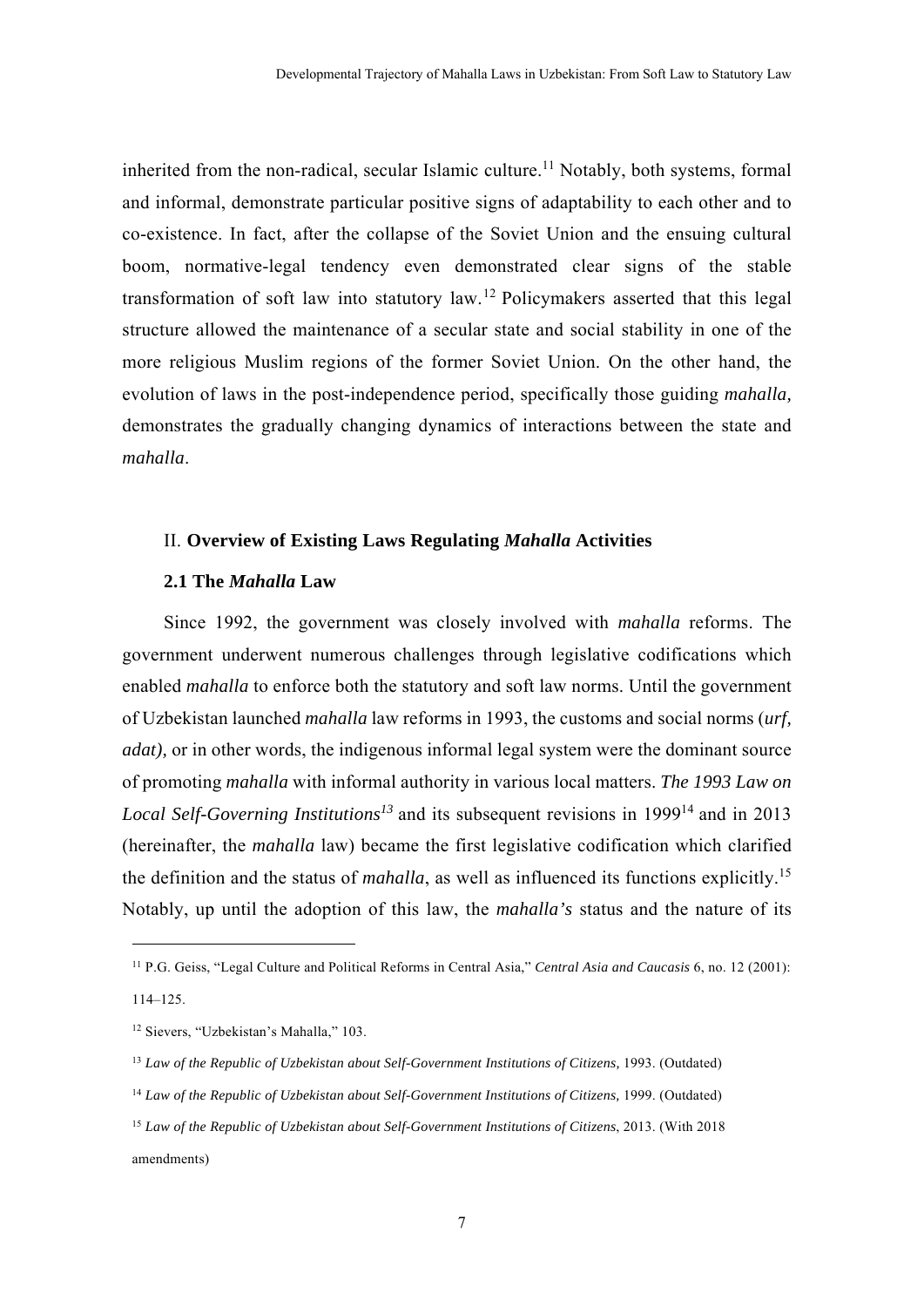activities remained undefined and highly obscure. The *mahalla* law stipulates very clearly that:

The mahalla is an independent activity of citizens, guaranteed by the Constitution and the Laws of the Republic of Uzbekistan, for the purpose of resolving issues of local importance according to their own interests and historical peculiarities, as well as to national traditions, spiritual values, and local customs<sup>16</sup>

Article 105 of the Constitution of Uzbekistan in its new 2018 version briefly states that "the citizens' assembly [hereinafter, assembly] is the *mahalla's* supreme organ in charge of self-governance."17 Further interpretation of this provision is reflected in the *mahalla* law, which specifies the assembly's composition structure and visibly broad authority as of 2018. (Please refer to Appendix I which provides an enumeration of the multiple functions of *mahalla* compiled by the authors.)

The same law positions the assembly at the top of the *mahalla* framework*.* The publicly salaried chairperson (*aksakal*), and his advisors, consultant, and secretaries lead the *mahalla* through the assembly and perform their roles in the council - *kengash* which is an executive organ functioning in the period between the assembly's meetings. The *kengash* coordinates the work of the *mahalla* commissions and ensures the interaction between the assembly and local state authorities in the implementation of the *mahalla's* activities.18 The assembly also includes the audit commission, which verifies financial and economic activities of the *mahalla*. 19 (Refer to the figure 1.1)

The law enables residents over the age of 18 to participate in the activities of the assembly and thus, exercise their right for self-governance.<sup>20</sup> In practice, only a selected number of respected residents factually participate in the assembly's activities and

-

 $16$  Art 3 ibid.

<sup>17</sup> Art 105, *The 1992 Constitution of the Republic of Uzbekistan* (Sobranie Zakonodatel'stva Respubliki

Uzbekistan). (With 2018 amendments)

<sup>18</sup> Art 13, *Law of the Republic of Uzbekistan about Self-Government Institutions of Citizens*.

<sup>19</sup> Art 18 ibid.

<sup>20</sup> Ibid., Art 9; 11.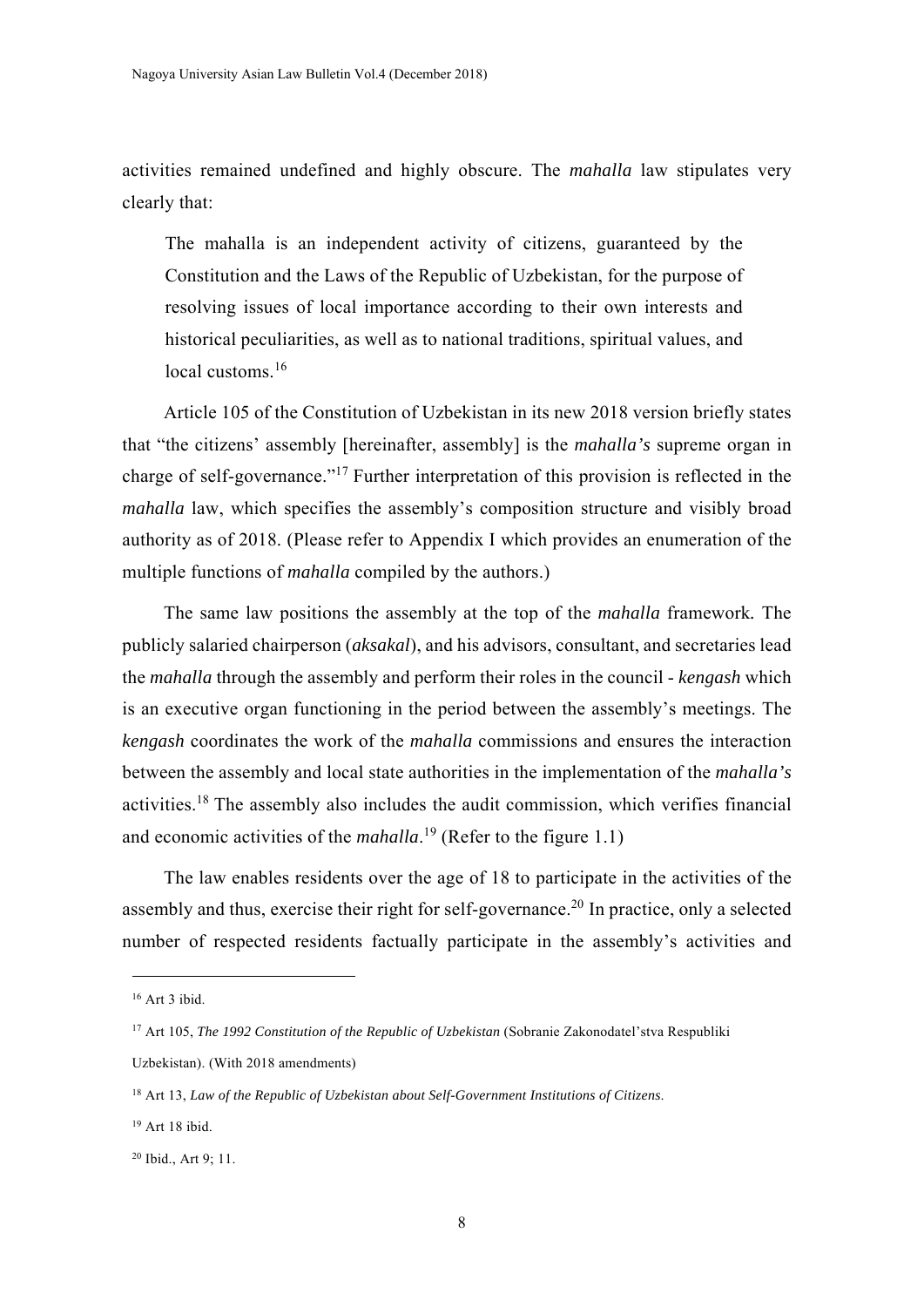

perform their duties. This provision confers upon the *mahalla* an official mandate to represent their residents' interests and in some cases, make legally binding decisions.

> Figure 1.1: A typical structure of a self-governing (Mahalla) system in Uzbekistan.(Items in light brown show state-salaried mahalla staff). Source: The Law of the Republic of Uzbekistan on Self-Government Institutions of Citizens (The Mahalla Law). (with 2018 amendments)

# **2.2 The 2018 Law on Elections of Chairpersons (***Aksakal***) of the Citizens' Assembly**

Before its amendment in October 2018, Article 105 of the Constitution stipulated a term of two and a half years for the elected chairperson of a *mahalla*. When the 2018 Law on Elections of Chairpersons (*aksakal*) of the Citizens Assembly (hereinafter, the *Mahalla* Elections law) was adopted, the term was extended to three years. The same law stipulates that it is the assembly which elects (votes for) the chairperson.<sup>21</sup> This new law regulates in detail the framework of elections including the creation of specific assisting commissions, critical deadlines, requirements for candidates, and also highlights a supportive role of the public institutions in organizational matters.  $2^2$ 

21 Art 3, *Zakon Respubliki Uzbekistan O Vyborah Predsedatelya (Aksakala) Skhoda Grrazhdan*, 2018. [*The 2018 Law on Elections of Chairperson (Aksakal) of Citizens' Assembly*]

<sup>22</sup> Ibid., Art 9.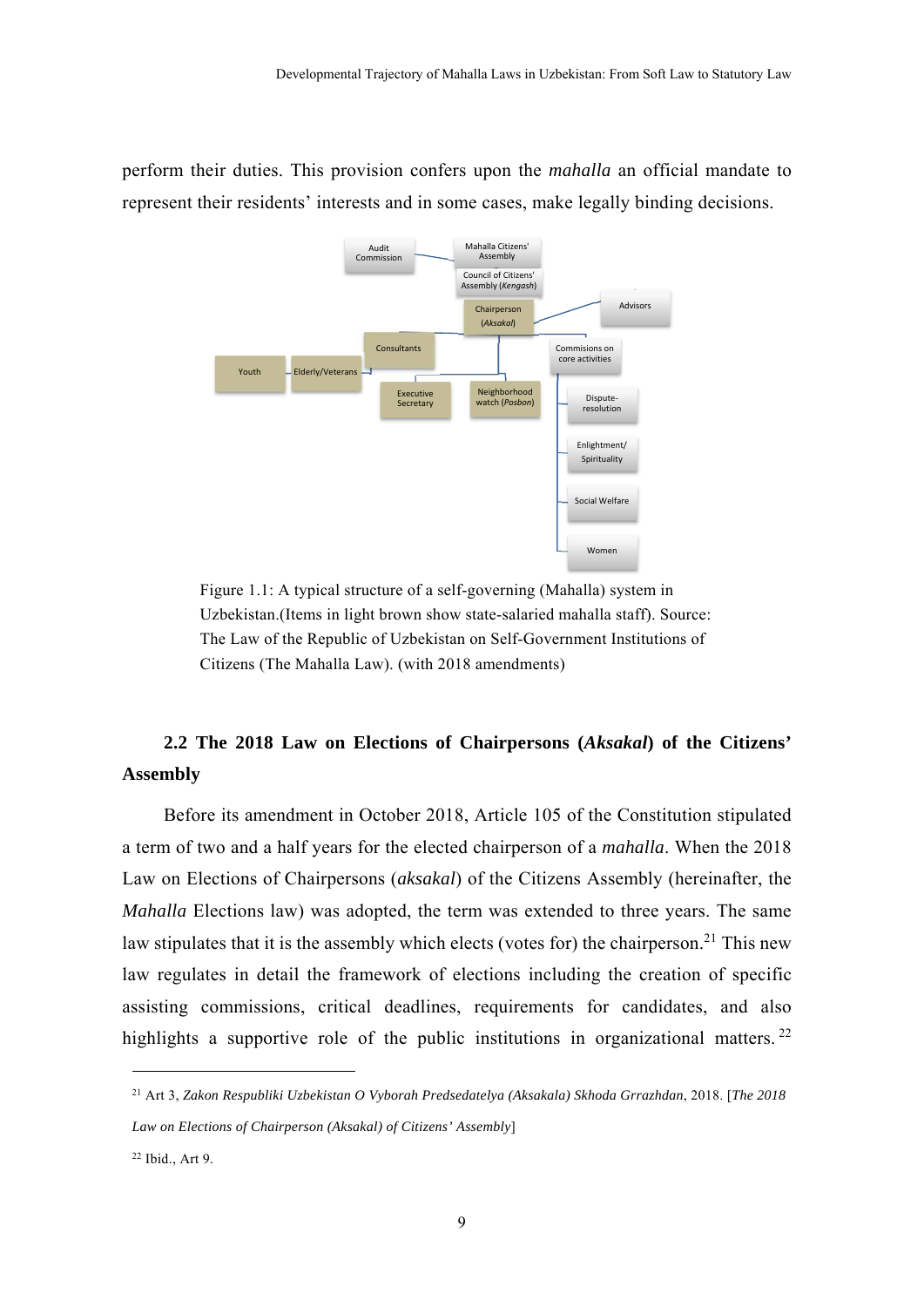Simultaneously, the law prohibits any direct or indirect interference into the process of elections.



Figure 1.2: The stages of electing the mahalla chairperson. Source: The 2018 Law on Elections of Chairperson (Aksakal) of Citizens' Assembly. The blue boxes include preparatory process on the republican level, whereas green on the local level

## **2.3 The 2013 Regulation on Providing the Social Welfare to the Low-Income Families**

The *mahalla* law, starting from its initial 1993 version, transformed *mahalla* into a focal point to disseminate social welfare for low-income and vulnerable local residents, a function which in the pre-independence period fell exclusively within the scope of public institutions.23 While the *mahalla* law confers upon this institution a legal mandate to operate on behalf of the state in the distribution of social welfare, the mechanism of such a mandate is legally enforced in the *2013 Regulation on Providing Social Welfare and to the Families with Low Income*. 24

<sup>23</sup> Art 6 *Law of the Republic of Uzbekistan about Self-Government Institutions of Citizens*; (Outdated) "The presidential decree N 983 (Outdated)," 1993.

<sup>24 &</sup>quot;O Poryadke Naznacheniya i Vyplaty Sotsial'nykh Posobiy i Materinskoy Pomoshy Maloobespechennym Sem'yam," 2013.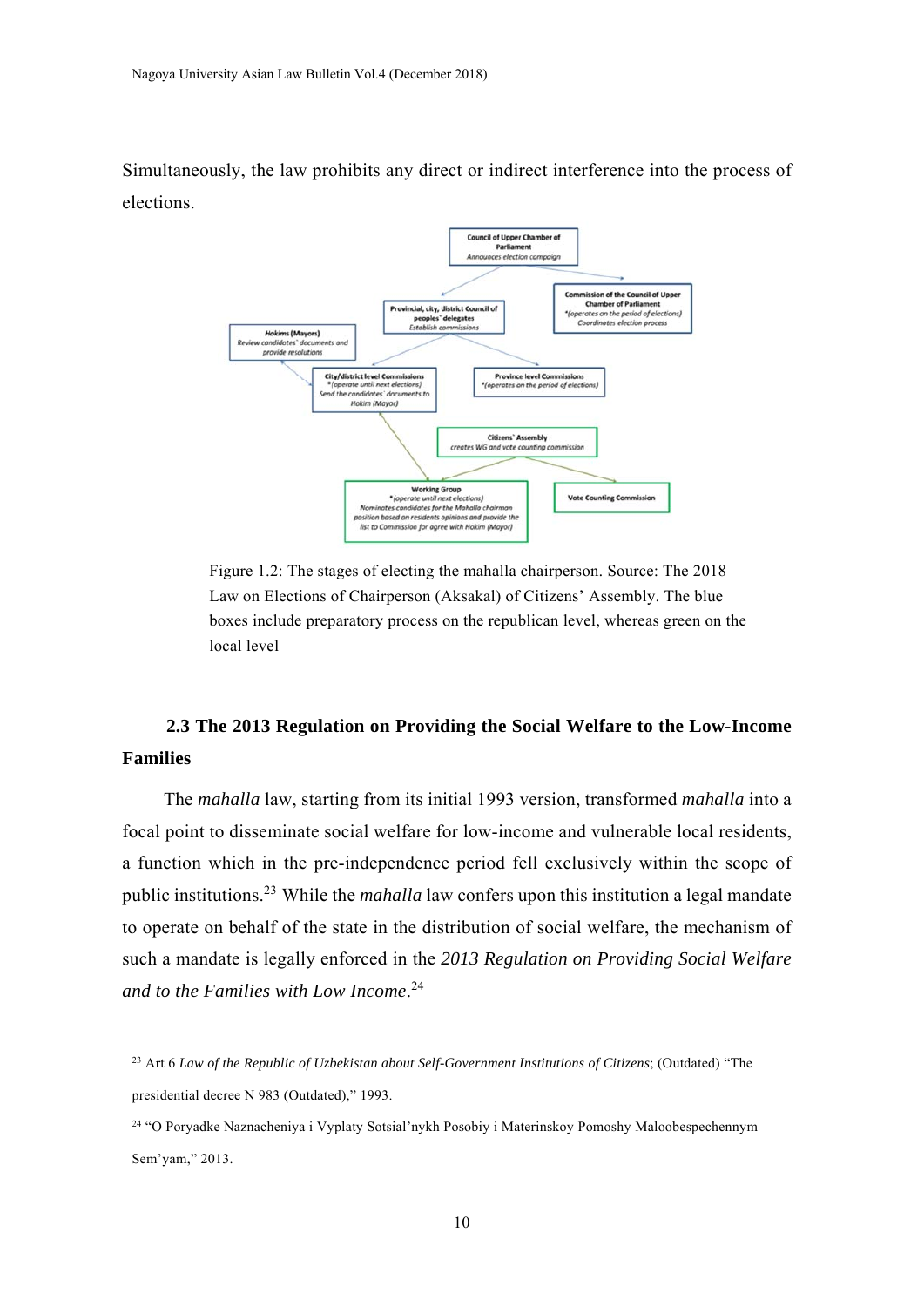The present 2013 regulation provides a categorization of eligibility for obtaining social welfare, procedural matters regarding the social welfare application, and the dominant role of *mahalla.* In particular, *mahalla* incorporates a special commission local-level provider of social aid mandated to examine social welfare applications. A closer look at this regulation reveals that a special commission is authorized to nominate eligible individuals for social benefits according to an investigation of the applicants' living standards. 25 According to statutory regulation, such investigations target the personal situation and financial condition of each applicant's family, and their available property. According to the available research, the practical examination may go far beyond these criteria. Eventually, under the provision of the regulation, the assembly or its separate commission has the decision-making power in granting social benefits to a particular applicant. Notably, this norm raises concerns regarding the limits of the authority because it does not clarify further in written statutory form about the procedural side of evaluation circumstances and decision-making prerogatives. In other words, this regulation does not stipulate any concrete and substantial grounds which would legally guide the *mahalla* to unconditionally award available social welfare to people in need. Perhaps this situation is an example where the *mahalla* fills in the statutory gap by relying on informal, traditional settings, or soft law, based on collective decisions rather than written statutory guidelines. The final decision of the *mahalla* regarding the granting of social benefits is discretionary, and there is no adequate appeal mechanism available.26

<sup>25</sup> VI, 27-29, Addendum 5 ibid.

<sup>&</sup>lt;sup>26</sup> Refer further to, John Micklewright and Sheila Marnie, "Targeting Social Assistance in a Transition Economy: The Mahallas in Uzbekistan," *Social Policy & Administration* 39, no. 4 (August 1, 2005): 431–447.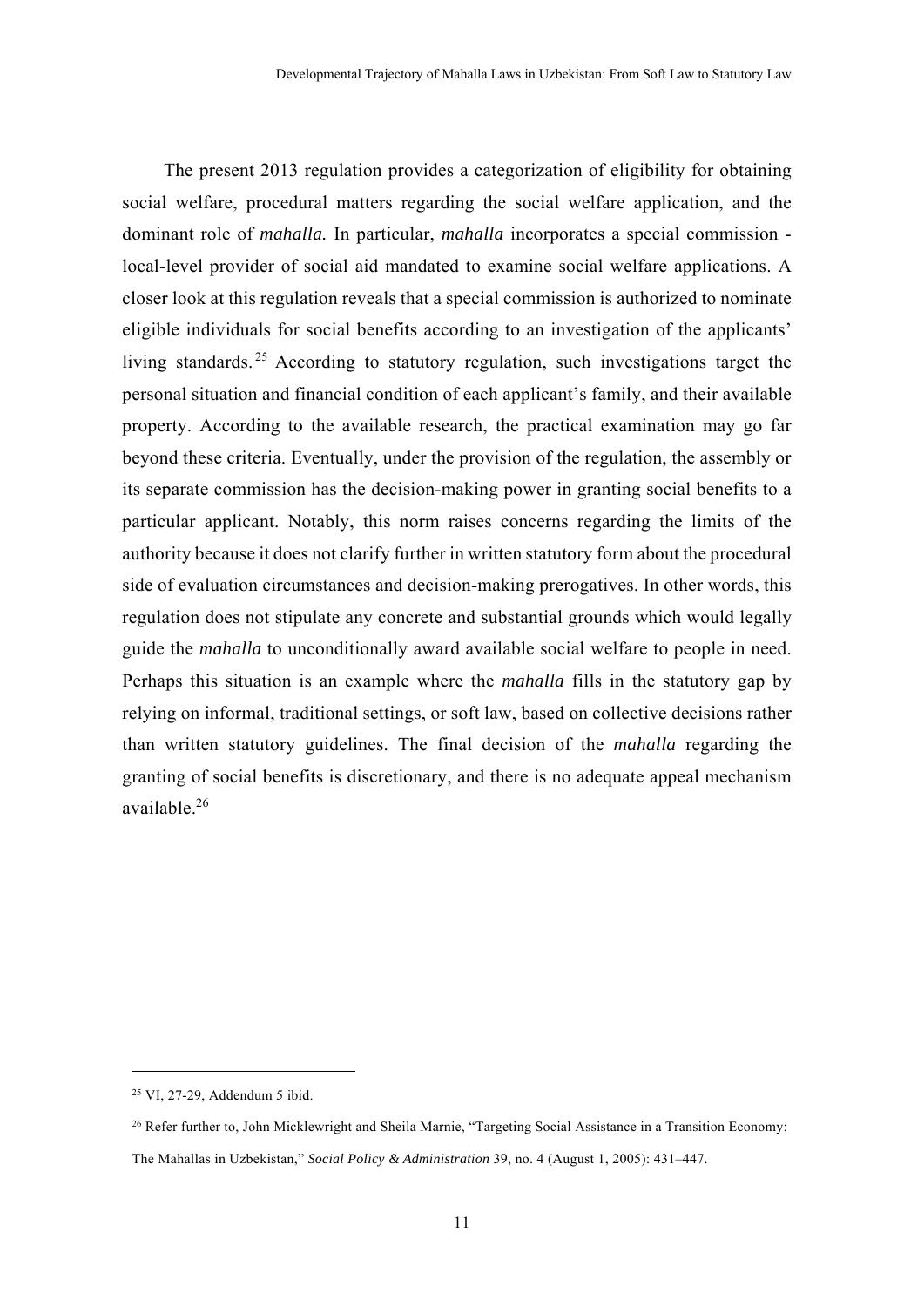#### **2.4 The 2018 Regulation on Neighborhood Watch (***Mahalla Posboni***)**

The *mahalla posbon* - a neighborhood watch, guards, or local patrol, as introduced in the most recent *2018 Regulation on Neighborhood Watch* is a social formation within the *mahalla* structure endowed with the mandate to assist the *mahalla* and the Internal Affairs Organs (police) in ensuring public order, safety and prevention of crime within the territory of the *mahalla*. 27 This regulation lists the eligibility requirements for *posbon* and assigns them to comprehensively collaborate with local internal affairs units, which are usually based in the same building with the respective *mahalla.* Furthermore, this social formation is expected not only to maintain public order as prescribed by the administrative and criminal justice systems, but also to protect society's morals and spirituality. As long as the terms moral and spirituality are very general and vague concepts which, additionally, has no adequate statutory interpretation in the present-day Uzbekistan, it apparently presupposes the general values represented in *urf/adat*. *Posbon* is a public budget salaried staff of *mahalla* recommended by the citizen's assembly. Their number in each *mahalla* depends on the number of residents and the size of the *mahalla*.

## **III. Direction of legal development**

-

The statistical data demonstrates that in the period between 1993 to the present time, the parliament, the cabinet, and the president of Uzbekistan adopted more than 200 statutory regulations, each to a certain extent assigning new functions to the *mahalla* or making reference to them. Compared to the Soviet era administrative-legal reforms on *mahalla*, the post-independence public administration reforms are more concrete in terms of the contextual legal definition of *mahalla*, its status, and its functions. Notably, the architects of the *mahalla* reforms address such a wide-scale attempt to legitimize this

<sup>27 &</sup>quot;Fuqarolar Yigining 'Mahalla Posboni' Jamoatchilik Tuzilmasi Faoliyatini Tubdan Takomillashtirish Haqida," 2018.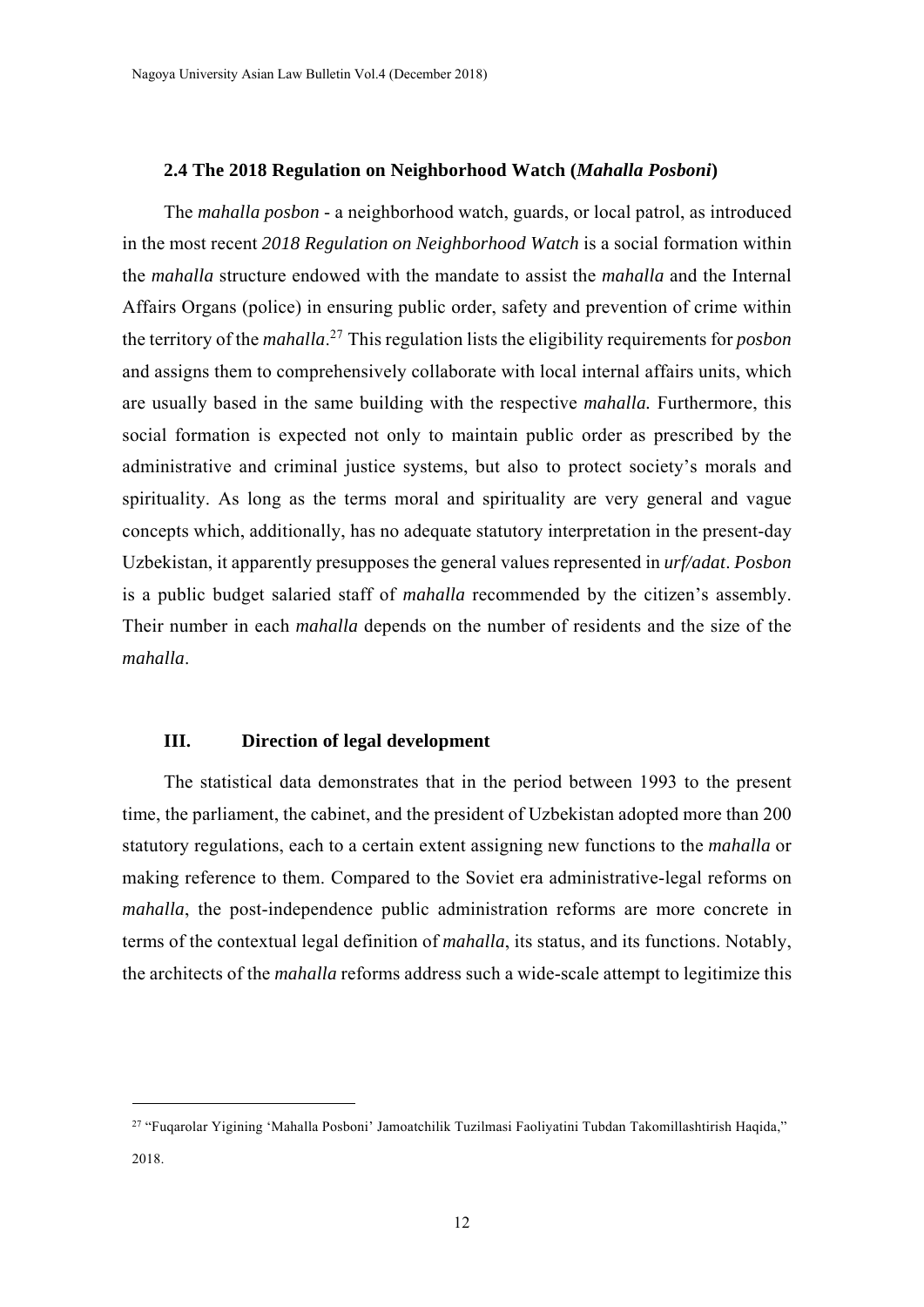institution as a legal intervention in order to promot social order and provide public goods under the discourse of democracy and decentralization.28

Since adoption of the initial *1993 Mahalla law* which defined this institution as a self-governing body and legitimized its managing structure, it paved the way for far more ambitious laws and regulations. Subsequently, as they delegated various rights and responsibilities to *mahalla*, the evolution of laws and regulations in this area followed in somewhat predictable way of transforming *mahalla* from social into the administrative formation.29 In the past, the original managerial structure of the *mahalla* centered around the informal leader (*aksakal*) and a number of similar informal advisors who were local residents that could assist the *mahalla aksakal* in terms of their wisdom or specific knowledge. In the post-independence period, the laws and statutory regulations guiding the *mahalla* have gradually transformed such informal leadership towards a more formalized structure. Present *mahalla* leadership consists of a chairperson who leads and relies on support of formal advisors, secretaries, and consultants. The law concretely stipulates the number of *mahalla* staff, their specific pillars of activities, and related responsibilities within those pillars. Simultaneously, *the Mahalla law* positions a chairperson and his advisors under the category of state-salaried employees and stipulates their fixed terms in office. The legal reforms have also drastically increased the authority and mandates of the *mahalla* leadership by placing a provision that ignoring the decisions of the *mahalla* might be punished by law. This

<sup>28</sup> Rustamjon Urinboyev, "Law, Social Norms and Welfare as Means of Public Administration: Case Study of Mahalla Institutions in Uzbekistan," *NISPAcee Journal of Public Administration and Policy* 4, no. 1 (July 1, 2011): 38–42.

<sup>29</sup> See, Sievers, *The Post-Soviet Decline of Central Asia*; David M. Abramson, *From Soviet to Mahalla: Community and Transition in Post-Soviet Uzbekistan* (Indiana University, 1998); Timur Dadabaev, 記憶の中のソ 連: 中央アジアの人々の生きた社会主義時代 [Kioku no Naka no Soren, Chuuouajia no Hitobito no Ikikata Shakaishugi Jidai](つくば; 東京: 筑波大学出版会 ; 丸善 (発売), 2010); Urinboyev, "Law, Social Norms and Welfare as Means of Public Administration"; Tom Everett-Heath, *Central Asia: Aspects of Transition* (Psychology Press, 2003).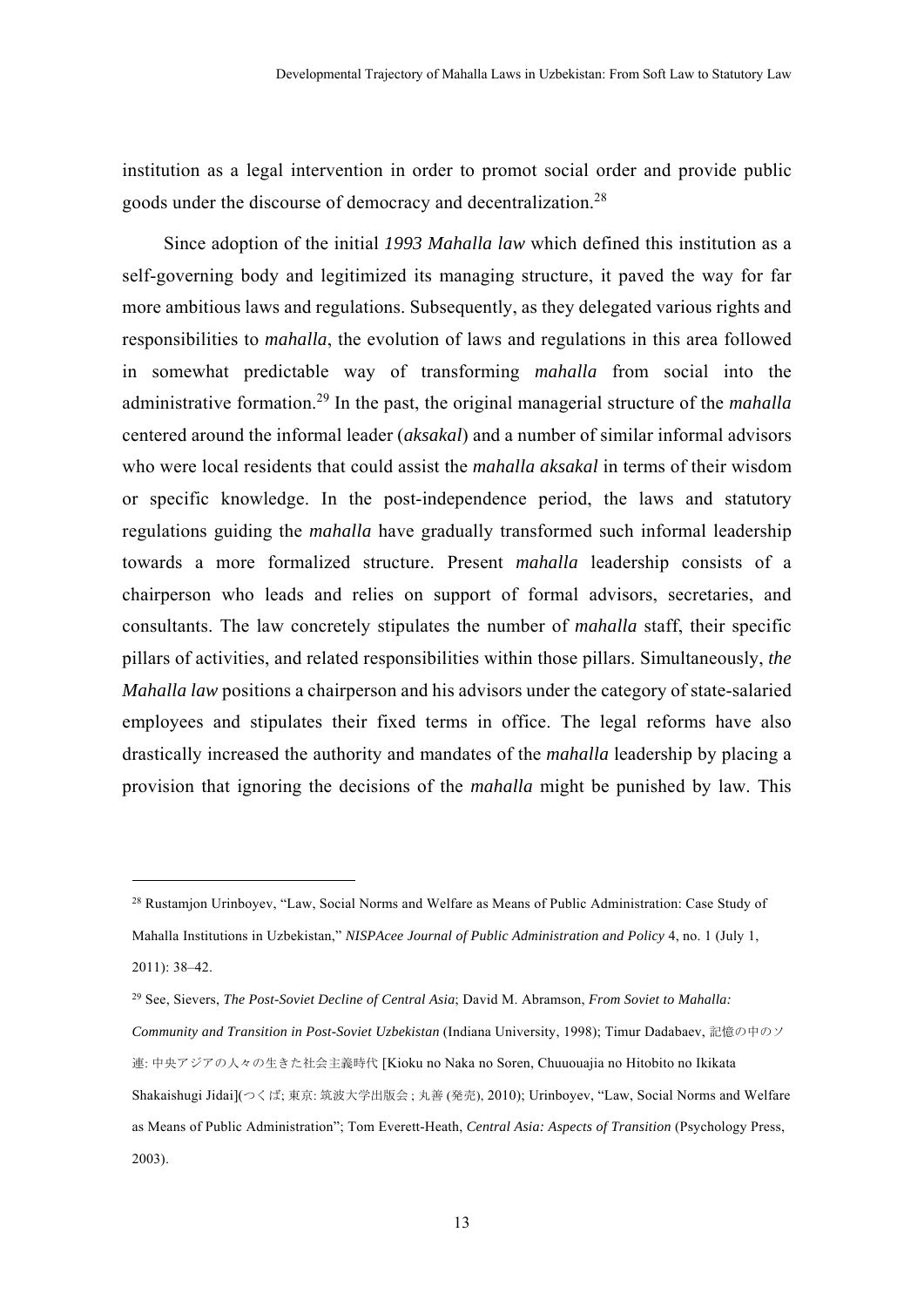provision is in principle an apparent component of the public power. According to law, only the *mahalla* itself or a court can annul the decisions of *mahalla*. 30

The *mahalla* reforms have also formalized the elections of the chairperson. In particular, the law on chairman's elections enumerates detailed requirements and a sophisticated process of elections. The law also stipulates the responsibility of public agencies to assist in organizational matters related to such elections. A closer look into this law also reveals the a contradictory provision regarding the elections of a chairperson, particularly the local government's control over the whole process of such elections.31

A comparatively recent novelty in terms of the managerial structure of *mahalla* is an introduction in 1999 and an amendment in 2018 of a regulation introducing the position of *posbon*, a formal neighborhood watch composed of one or several residents of a *mahalla*, depending on the size and number of residents. This *mahalla* staff is paid from the public budget and expected to cooperate with the internal affairs organs. While the law states that *posbon* is comprised of staff recommended by the citizen's assembly, it confers upon *posbon* the authority to make arrests, which is another clear example of public authority component within the *mahalla.* The reason for promoting this statutory regulation apparently includes a willingness of the state to address local security concerns, such as early prevention of crime, and controlling certain unreliable residents, for example those who are allegedly might be involved into illegal conduct, such as prostitution or terrorism.32

In the Soviet period, basic schooling, adequate medical service, good social welfare, issues related to territorial construction, water, and crime prevention fell exclusively within the scope of the state and its relevant agencies. A more detailed look into most of the post-independence *mahalla* reforms reveals that many of these issues fell entirely or partly within the scope of *mahalla* functions. Primarily, the *Mahalla* law has legally enabled this institution to implement social-welfare functions to the local residents.

<sup>30</sup> Art 24; 25 *Law of the Republic of Uzbekistan about Self-Government Institutions of Citizens, 2013*.

<sup>&</sup>lt;sup>31</sup> Refer to a more detailed discussion in the next sections.

<sup>32</sup> Human Rights Watch, *From House to House: Abuses by Mahalla Committees*, Vol 15 (New York, 2003).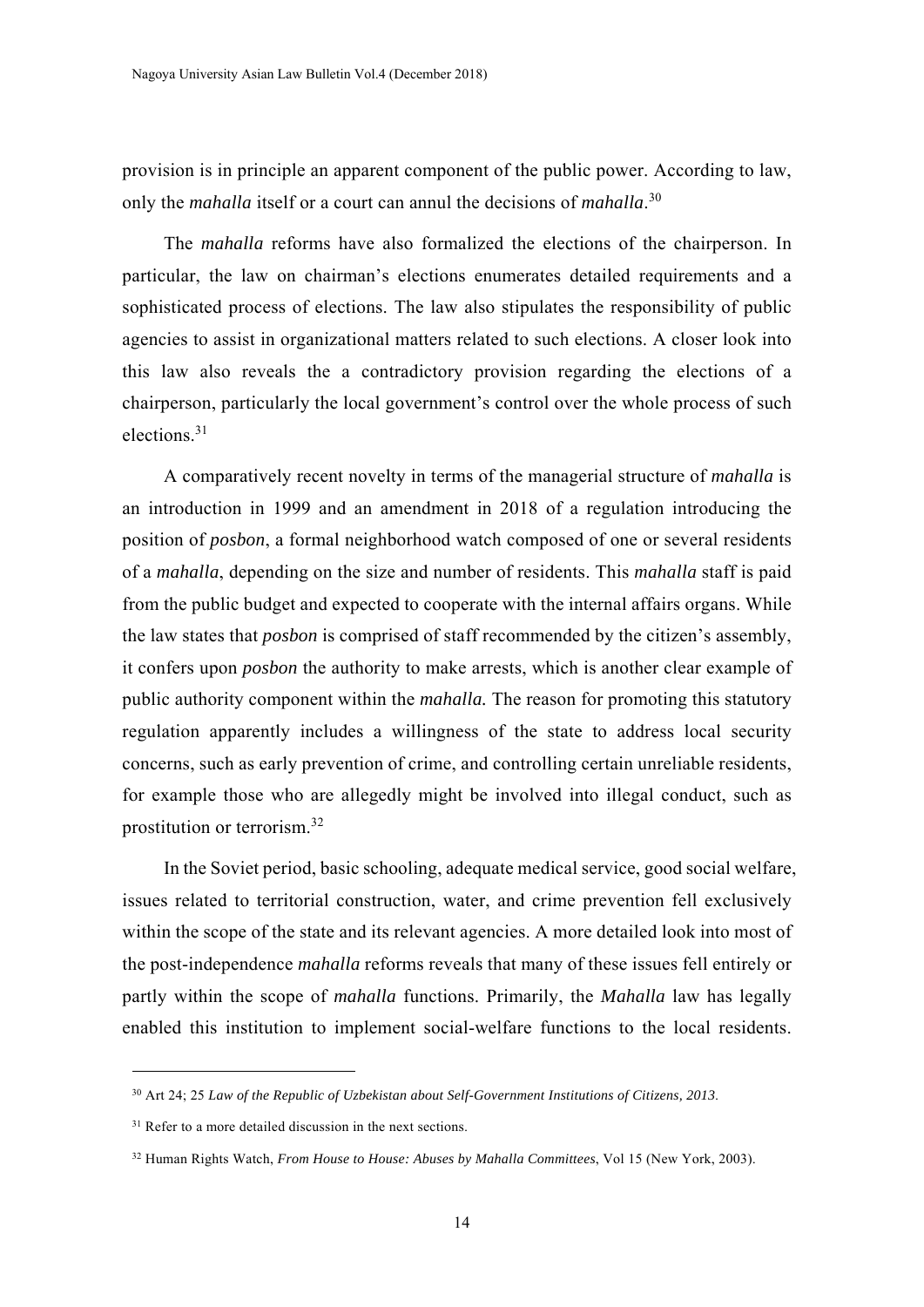Furthermore, the presidential decree on increasing the role of local self-governance regarding the targeted social-welfare support of the population adopted in 1999, and the 2002 cabinet regulation on targeted social-welfare support for the 2002 and 2003 fiscal years have reconfirmed the *mahalla's* solid mandate to manage state-sponsored social assistance. Hence, this traditionally state-dominated function was transferred to the local level in the independence period, however, with an obvious component which is based on a soft law. As a result of such legal reform, the *mahalla* obtained a typical public function and gravitated towards being a focal point to make decisions on disseminating the social-welfare.<sup>33</sup>

Through a set of subsequent regulations adopted between 1993 and 2017, the *mahalla* has also been formally tasked with assisting governmental agencies in collecting taxes, supervising local commerce, initiating construction, as well as notarization functions. Simultaneously, a compulsory registration in the *mahalla* by virtue of legal residence became a precondition to obtain the *mahalla's* formal consent on various matters, starting from applying for public certificates (passports, marriage, birth or death certificates) up to initiating a local business plan.<sup>34</sup> In addition, *mahalla* presently has an authority to control the family life, youth politics, the elderly, employment, religion, crime prevention, environment, weddings, disciplinary disputes in local schools and even the local sale of alcohol. In the years following independence, the government, by means of its statutory regulations, formally allocated within *mahalla* the committees for women and girls, veterans, weddings and celebrations, justice, and road maintenance, amongst a host of others.<sup>35</sup>

The general direction of *mahalla* laws, starting from 1993 and continuing up to the present time, clearly demonstrates a drastic increase of this institution's formal functions and responsibilities which go far beyond the social, economic, and security aspects of

*Committees*, 7; Urinboyev, "Law, Social Norms and Welfare as Means of Public Administration," 43.

<sup>33</sup> Sievers, "Uzbekistan's Mahalla," 119; Human Rights Watch, *From House to House: Abuses by Mahalla* 

<sup>&</sup>lt;sup>34</sup> Every person who resides in *mahalla* automatically joins its membership.

<sup>35</sup> Elise Massicard, Tomasso Trevisani, "The Uzbek Mahalla" in Tom Everett-Heath, *Central Asia: Aspects of Transition* (Psychology Press, 2003), 207.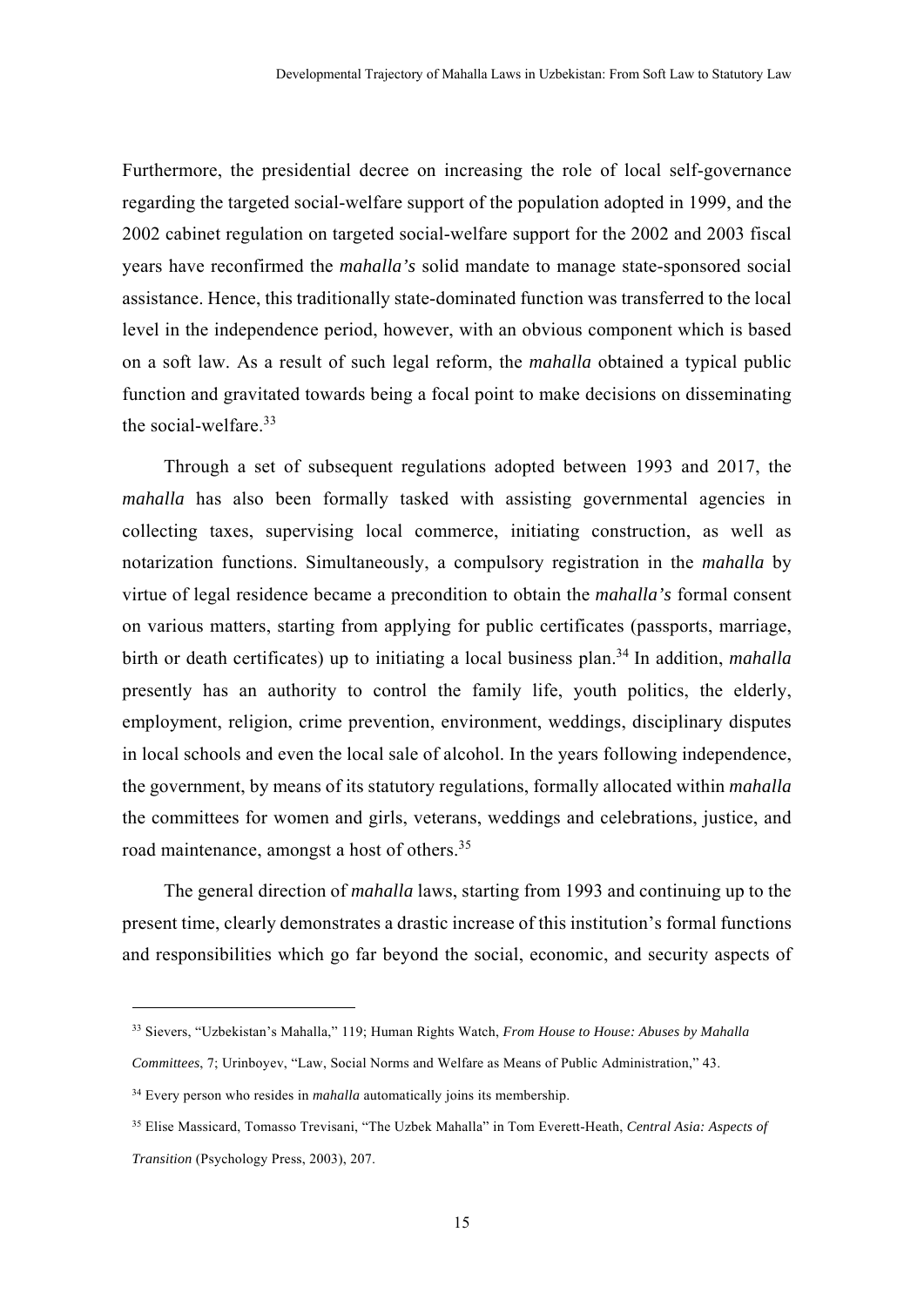residential life. By passing and amending the *mahalla* law, the government claimed the legitimacy of this institution and considerably increased its authority in multiple matters. In the context of the legal evolution of *mahalla* laws, one interesting aspect for legal scholarship is a clear tendency of formalizing the legality of the *mahalla's* many previously informal functions based on *adat*. Thus, in the period between 1993 and up to now, *mahalla* has demonstrated the new phenomenon of increasingly formalizing the *adat's* parallel co-existence with the statutory, typically public functions. In fact, the development trajectory of *mahalla* laws gradually led to the situation when classifying or separating its fundamental social norms from statutory responsibilities became increasingly difficult. In such circumstance traditional functions of *mahalla* gradually eroded or transformed into the category of statutory functions. In other words, a traditional, social *mahalla* gained more clear signs of administrative *mahalla*. Such gravitation towards administrative institution also demonstrates a gradual transformation of *mahalla* into a controversial body lacking transparency when it comes to interactions with public institutions and agencies.

## **IV. Certain Legal Contradictions with Regard to the Nature of** *Mahalla*

The development nature of laws has created several questions regarding contradictions in the existing legal framework which affect the theoretical grounds and traditional nature of the *mahalla*, its features of self-autonomy, and its independent decision-making power. For example, the contradictions are more apparent when looking at the language in Article 16 of the *Mahalla Elections Law* where the law's wording results in two questions worth analyzing. The first question centers on the role of the mayor in the election process of the chairperson, whereas a legal-terminological axiom in the second question results in a vague interpretation of the provision.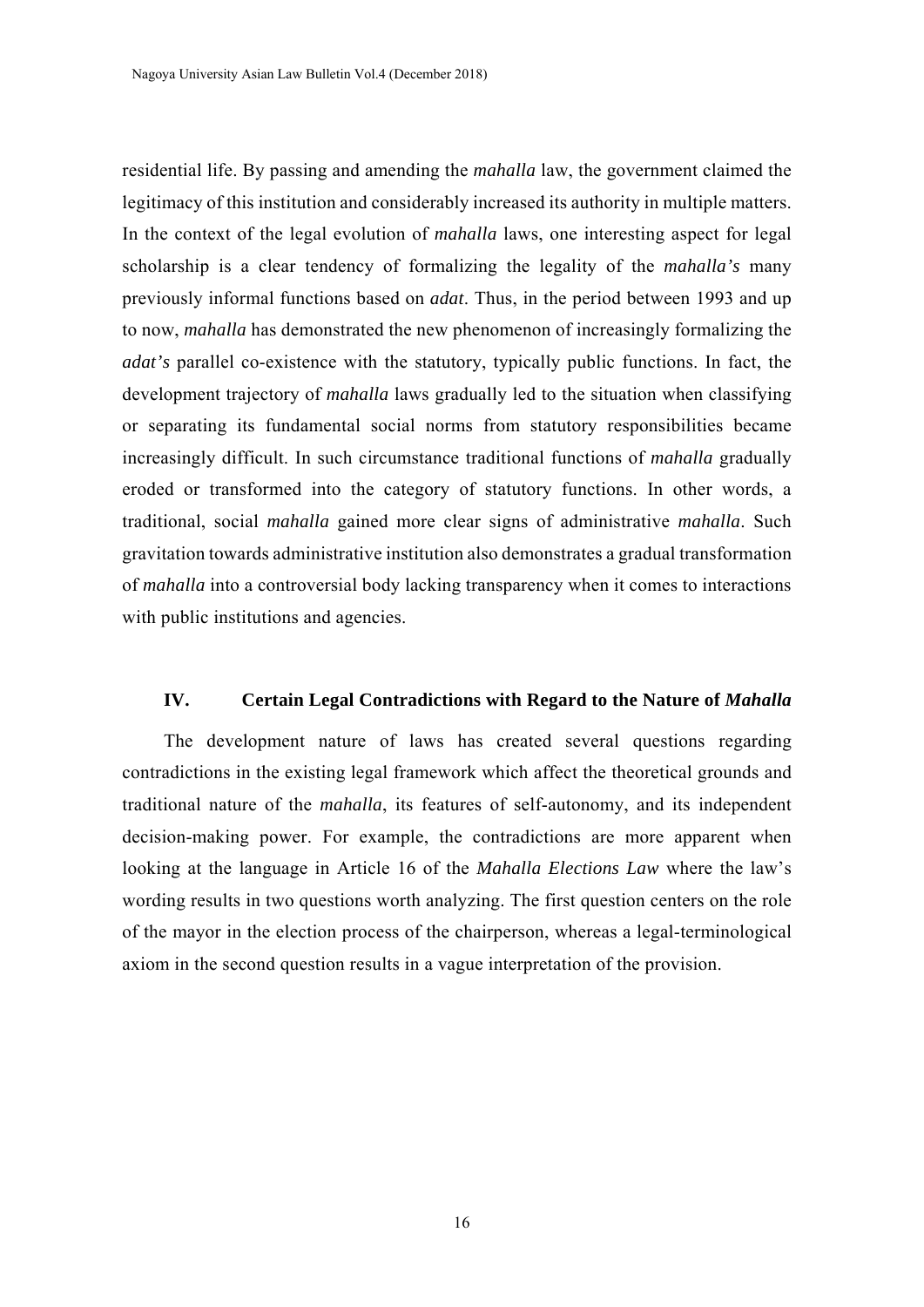## **4.1 Public non-intervention into the fair elections of the chairperson**

Some English language-based literature asserts that the *mahalla* chairperson is a state-appointed public official.<sup>36</sup> As their main argument, most of these studies point to the exceptional role of the mayor (*khokim*) in facilitating an orchestrated election process in which the future chairperson's candidacy is agreed upon by the government far before the actual elections results. On the other hand, policymakers assert that they choose a chairperson based on the principles of fair elections and non-intervention from public authorities. What is missing in these declarations is a substantial examination of the legal provisions dealing directly with chairpersons' elections.

Article 16 of the *Mahalla* Elections law states:

-

Nominating candidates for the position of chairperson (A*ksakal*) of the Citizens Assembly is conducted by the working group by considering the opinion of citizens permanently residing in relevant territory.

The working group prepares the documents of candidates for the position of chairperson (A*ksakal*) of the Citizens Assembly and submits it to the relevant commission for **agreement with** the mayor of the district or city (*Khokim*) not later than ten days before the elections. Written consent from the candidates for the position of chairman on nominating own candidacies are attached to the documents.

The *Khokim* (mayor) of the city or district examines the documents of proposed candidates for the position of chairman (*Aksakal*) of the Citizens' Assembly and forwards it to the appropriate commissions. *Khokim* also must attach own reasonable conclusions on these candidates and forward further to working groups.

After obtaining the conclusions of the *Khokims* of the district or city not later than five days before the elections, the working groups post information on the **agreed** candidates for the position of chairman

<sup>36</sup> Sievers, *The Post-Soviet Decline of Central Asia*; Abramson, *From Soviet to Mahalla*; Everett-Heath, *Central Asia*, 2003.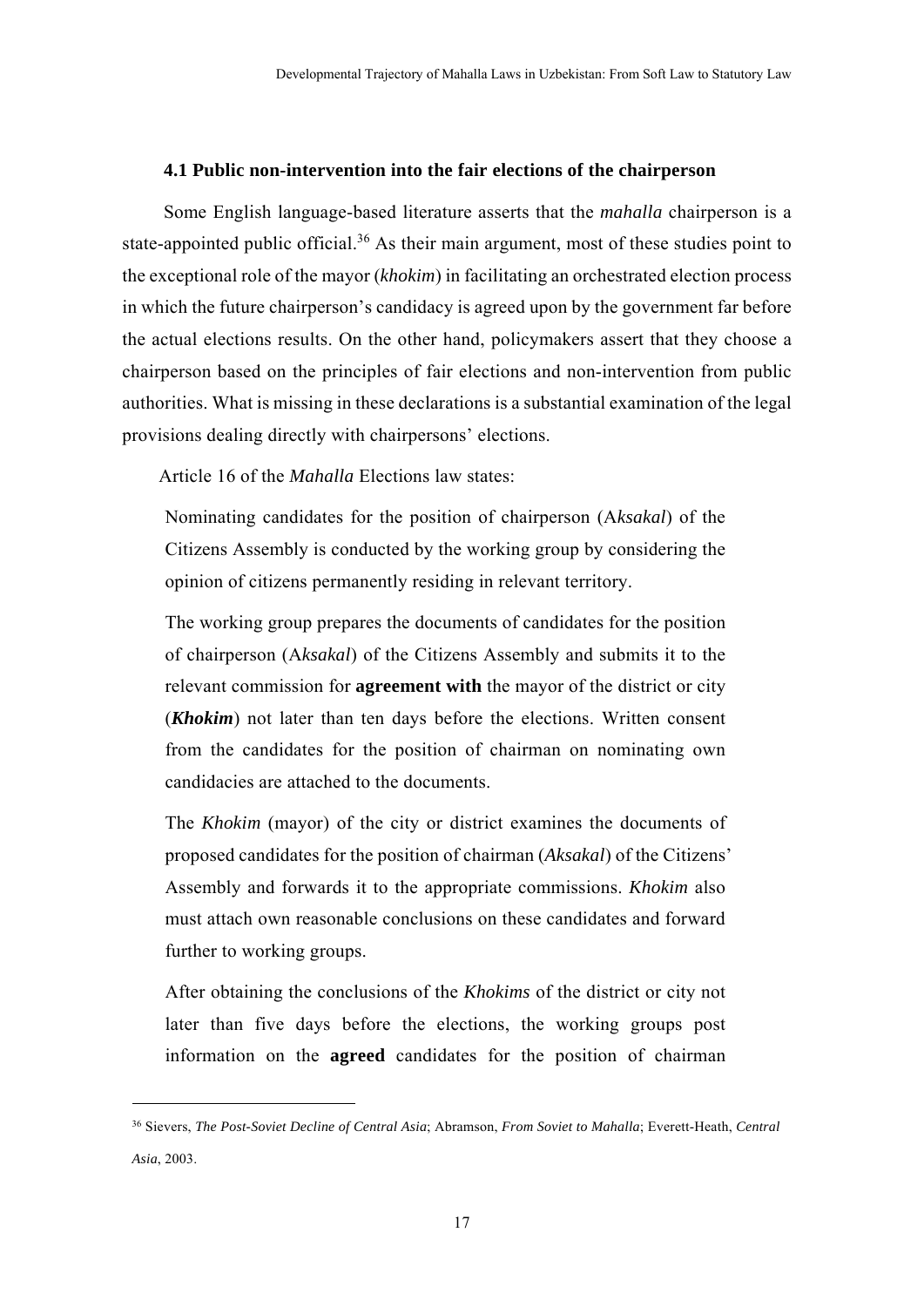(*Aksakal*) of the Citizens Assembly on the building of the citizens assembly and Guzar [central neighborhood area].<sup>37</sup> (usually there is a note "emphasis added by authors" here)

A working group, a non-permanent organ to facilitate the elections process, is usually composed of locally based residents and not-for-profit representatives. The law enumerates some technical functions of this body but does not grant it any concrete decision-making power. A working group, by relying on the opinions of local residents, nominates the potential candidates for the position of *mahalla* chairperson, and upon obtaining these candidates' written consent, prepares and forwards the respective applications and documents to the specially composed local government commission which includes both private and public parties. Similarly to the working group, this commission does not enjoy any degree of decision-making power, but performs technical coordination between the numerous election working groups existing in the city or district, and the mayor. Subsequently, upon obtaining relevant applications and documents from the working groups, the commission forwards all of it to a mayor who bears an exceptional authority in **agreeing** or **disagreeing** on the candidates' final nomination for their participation in elections. Hence, one may quickly notice that within the three multi-type bodies involved into the elections process, namely, a working group which is a private body, a local government level commission which is a mixture of private-public formation, and a mayor, who is the representative of public power, only the mayor possesses extraordinary decision-making authority.

Such a framework subsequently raises justified legal contradictions regarding a mayor's intervention into the process of elections of a self-governing body's (*mahalla*) chairperson which, according to law, is supposed to be openly chosen by the eligible residents.38 In particular, it is unclear how to conceptualize such an electoral framework in which the government enjoys the discretion to intervene in the local self-governing body's activities, for example, *mahalla* elections, in light of the fact that another fundamental law on Citizens Self-Governing Institutions' (the *Mahalla* law) asserts that

-

<sup>37</sup> Art 16 *Zakon Respubliki Uzbekistan O Vyborah Predsedatelya (Aksakala) Skhoda Grrazhdan*.

<sup>38</sup> Art 3 ibid.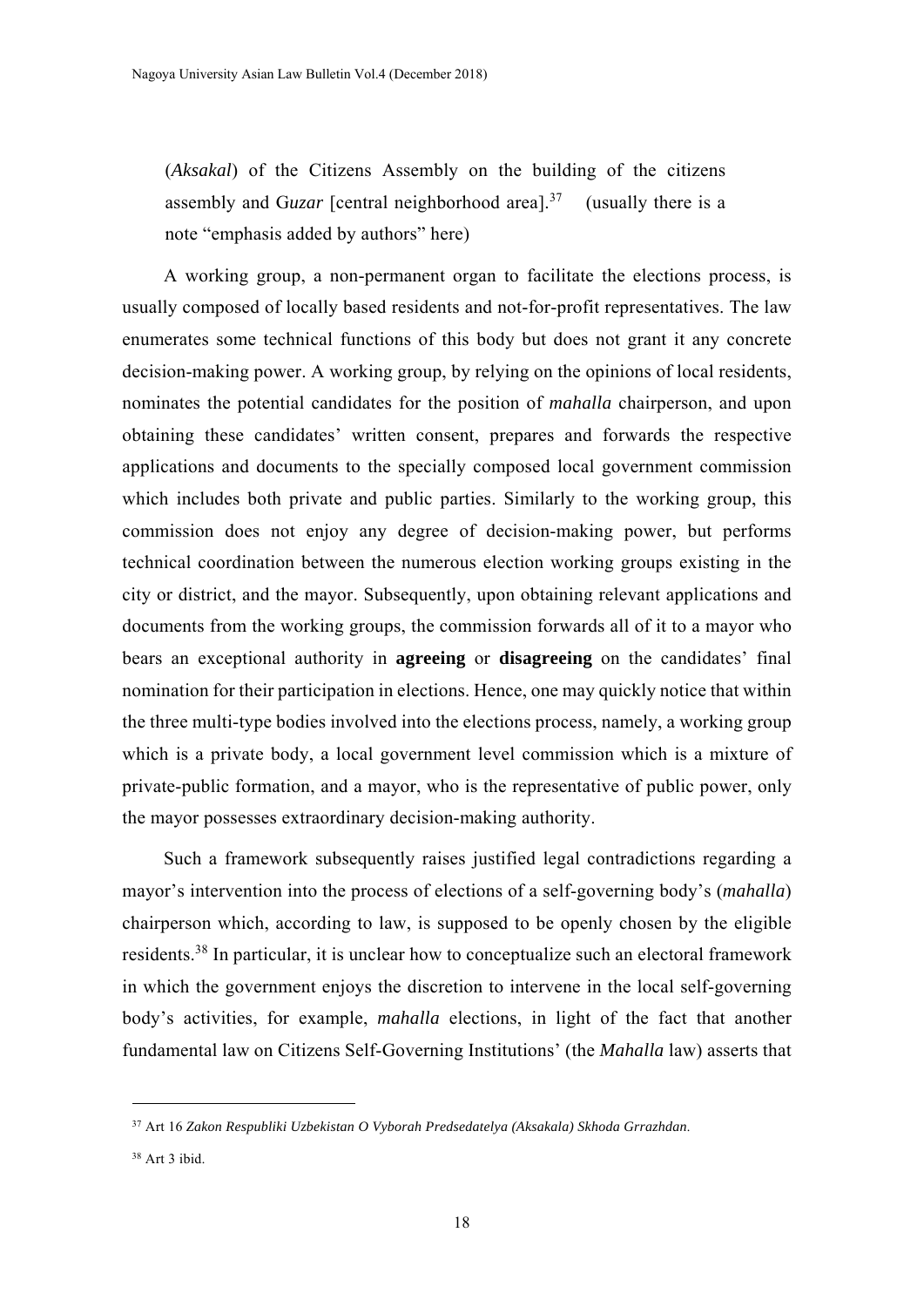"intervention of the state (public) organs and their officials into the citizens selfgoverning organs' activities is not allowed." 39 Furthermore, another contradiction appears with regard to the principle of fair elections of the chairman, which stresses that "any direct or indirect limitations on the rights of citizens to participate in *mahalla* chairman and his advisors' elections process are prohibited.<sup>40</sup>

### **4.2 The Legal-Terminological Dilemma in the Article 16 (wording)**

The real problem within the article has to do with legal language.<sup>41</sup> The article uses both the Uzbek and Russian languages and there is some confusion when it comes to the term agreement, which is *kelishish* in Uzbek and *soglasovat* in Russian. In both languages, depending on the context, these words can suggest either agreement or negotiation. Therefore, one's interpretation could change the actual meaning of Article 16. A careful look into the provision on the mayor's authority regarding decision-making power in the elections process demonstrates a clear example of legal-terminological ambiguity and paves the way for debates on a possible interpretative dichotomy. As an official translation in English does not exist. The Uzbek and Russian versions, while translated into English, may simultaneously reflect the meanings to agree, in this case an unconditional top-down decision by the mayor, or to negotiate, which presupposes a certain level of mutual conditionality between the parties.<sup>42</sup> The reason why the present section uses the word agree but not negotiate, is because in the process of election, a mayor does not interact with any interest group(s) and, thus, is not involved into the process of reaching a common agreement on a perspective candidacy. The mayor takes rather an independent, top-down decision to agree or disagree on a specific candidate. While this hypothetically grounded interpretation may be challenged by an alternative one(s), the official interpretation from the Constitutional Court of Uzbekistan on Article

<sup>39</sup> Art 4 *Law of the Republic of Uzbekistan about Self-Government Institutions of Citizens*.

<sup>40</sup> Art 3 *Zakon Respubliki Uzbekistan O Vyborah Predsedatelya (Aksakala) Skhoda Grrazhdan*.

<sup>41</sup> Art 16 ibid.

<sup>42</sup> Bryan A. Garner, *Black's Law Dictionary, 10th Edition*, 10th edition. (St. Paul, Minn: Thomson West, 2014) 1199-1200.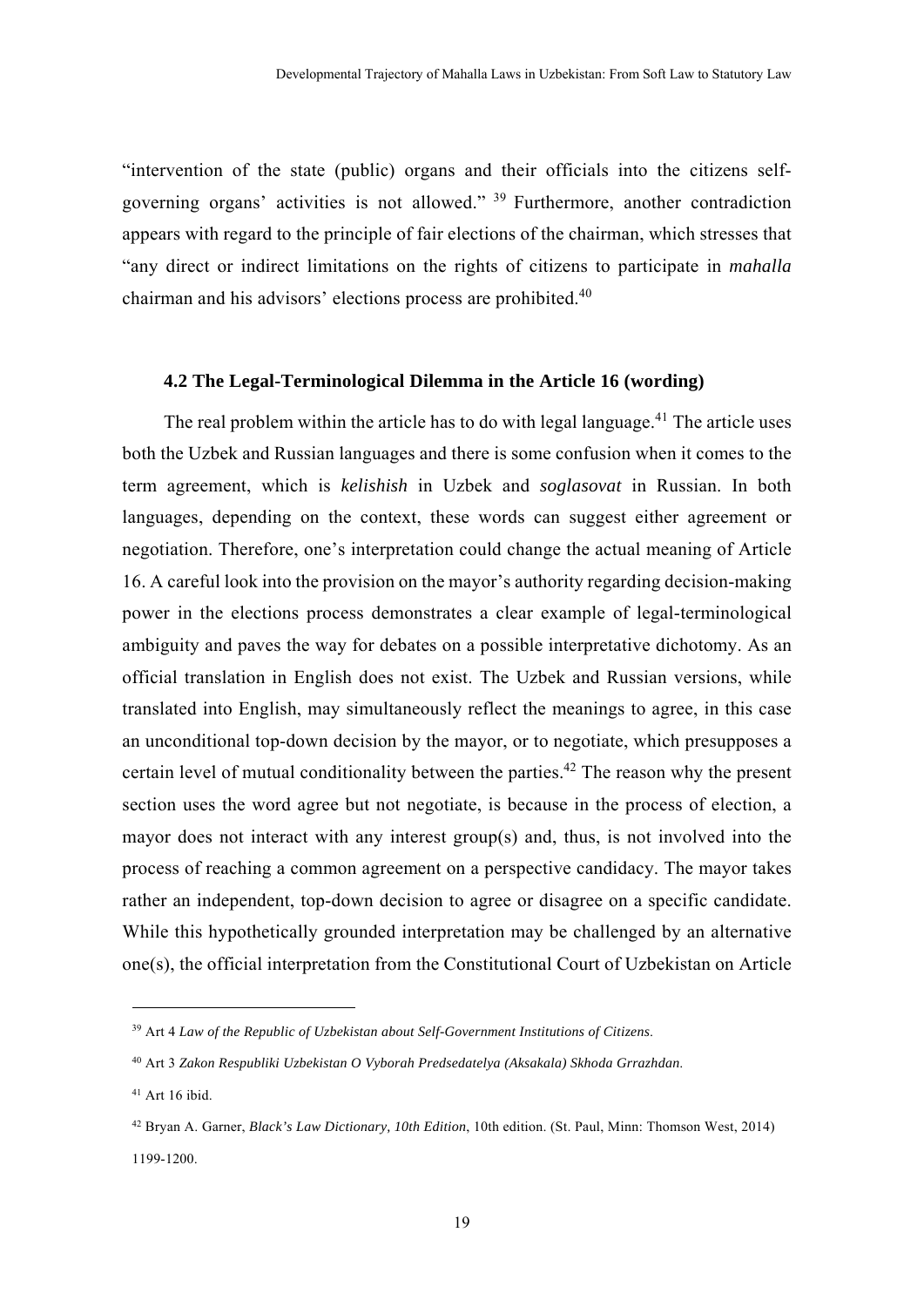16 of the *Mahalla* Elections law would contribute meaningfully to the further clarification of this seemingly controversial terminological dilemma.

# **4.3 Positioning the** *Mahalla* **Chairperson and other Staff within the Category of a State-salaried Employee**

Financial relations between the government and *mahalla*, particularly regarding the delegation of full control over the social allowances for vulnerable people is another dilemma that raises particular concerns among scholars and practitioners. As mentioned above, some scholars fairly address the *mahalla* chairperson as a state-salaried employee given the fact that a chairperson and other staff receive their remuneration from the local public budget.43 The present research attempts to address this aspect from the viewpoint of law, by focusing specifically on the provisional collisions between the statutory regulations which result in the controversial positioning of *mahalla* staff within a grey zone between public and private sectors.

Article 8 of the *Mahalla* law states that self-governing bodies (*mahalla*) do not form a part of the state (public) organs.<sup>44</sup> Ideally, such a relationship presupposes equal and independent status for both parties. A closer look at the statutory regulations which guide financial matters, especially the public budget-based remuneration of the core *mahalla* staff usually, around four-six people, including a chairperson, secretary, advisors, *posbon,* raises concerns regarding the financial independence of the *mahalla* from the government and its separation from the state organs. While the law defines *mahalla* as a non-state institution, its staff ideally should not be regarded as public officials. However, such theoretical settings are challenged by the specific statutory regulations which formally place the core *mahalla* staff within the scope of civil servants. Notably, the decree 'On Stimulating the Employment of Civil Servants adopted by the Cabinet of Ministers of the Republic of Uzbekistan in 1997 (with 2018 amendments) while dealing with the remunerations issues, *de jure* positions *mahalla* staff (chairman,

<sup>43</sup> Urinboyev, "Law, Social Norms and Welfare as Means of Public Administration," 41; Abramson, *From Soviet to Mahalla*, 189.

<sup>44</sup> Art 8 *Law of the Republic of Uzbekistan about Self-Government Institutions of Citizens*.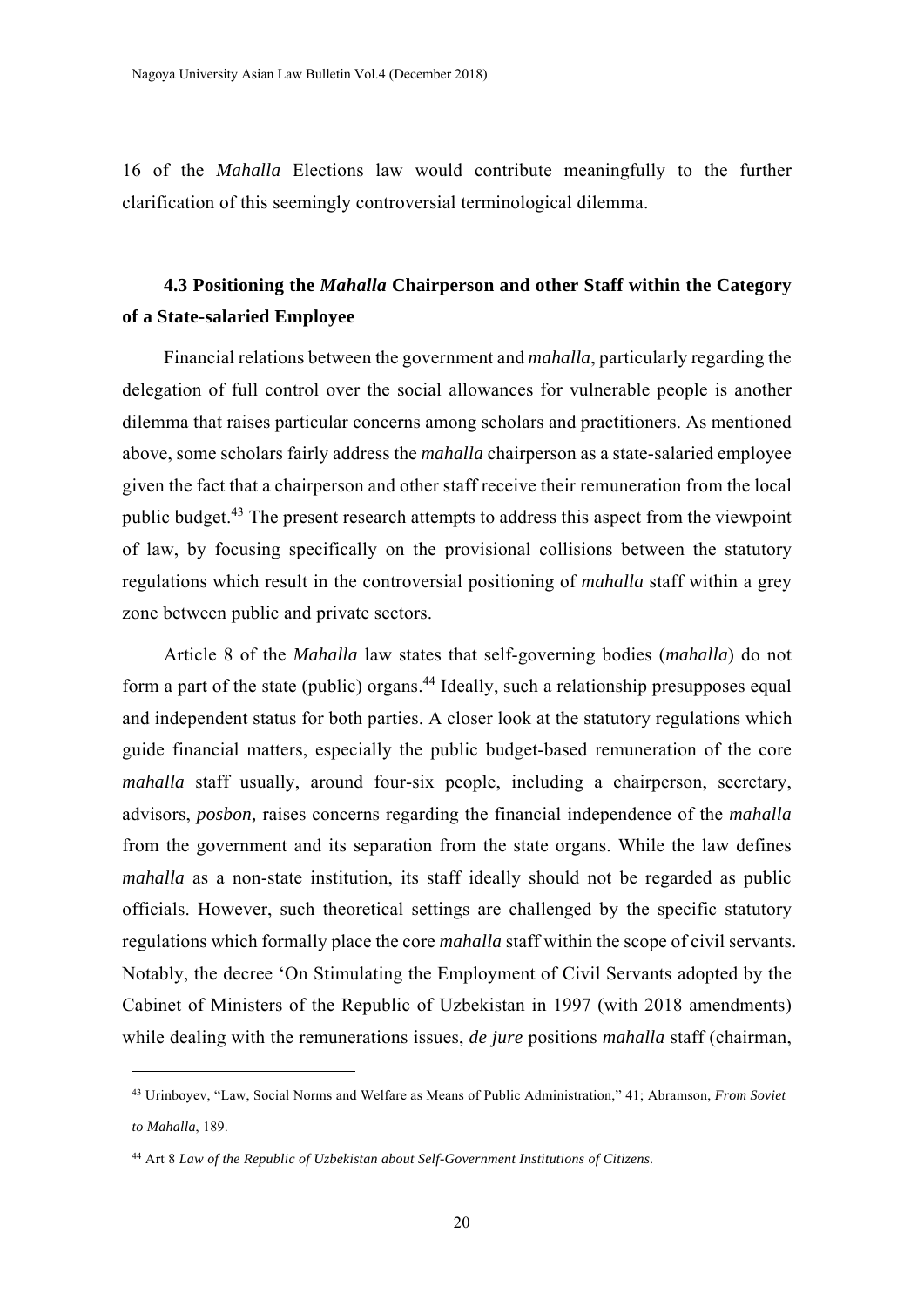his secretary, and *posbon*) within the category of public servants.<sup>45</sup> Such a framework theoretically, although with a certain level of vagueness, places the *mahalla* staff on the same line with public officials who obtain their remuneration from the same public budget. Notably, while the *mahalla* law separates *mahalla* from the public sector, and simultaneously, existing statutory regulations categorize its staff as civil servants, absence of relevant labor agreements prevents examining further about the character of such employment. This legal anomaly raises justified contradictions regarding the ambiguity of the simultaneous public and private nature of the *mahalla*.

## **4.4 Unclear Legal Authority**

The *Mahalla* law unequivocally states that the *mahalla* is a self-governing body, and the intervention of public organs and agencies into its activities is not allowed. In common legal interpretations, the law entrusts the *mahalla* to address numerous local issues as reflected in its functions. Article 19 of the *Mahalla* law states that "…decisions of self-governing bodies (*mahalla*) and their respective officials, taken within the scope of their competency, are obligatory for execution by local residents, legal entities based locally and their officials." Simply speaking, everybody within neighborhood has to follow what the *mahalla* decides. The same article asserts that non-compliance with (*mahalla*) decisions entails a responsibility in accordance with law.<sup>46</sup> In other words, decisions of the *mahalla* can be regarded as binding when it comes to its primary statutory functions.

The first issue which raises a justified concern regarding legal incompatibility is the mere fact that the enforceability of decisions is typical of public organizations, and its formal allocation within *mahalla*, a non-public self-governing institution, without any relevant background context is unclear. The second issue touches upon the actual competence and statutory limits of *mahalla*. The direction of the legal development of *mahalla* laws demonstrates that this institution has a multi-functional dimension. However, the statutory entrusting of various functions is not always followed by

-

<sup>45 &</sup>quot;Postanovlenie Kabineta Ministrov Respubliki Uzbekistan N 339," 1997.

<sup>46</sup> Art 19 *Law of the Republic of Uzbekistan about Self-Government Institutions of Citizens*.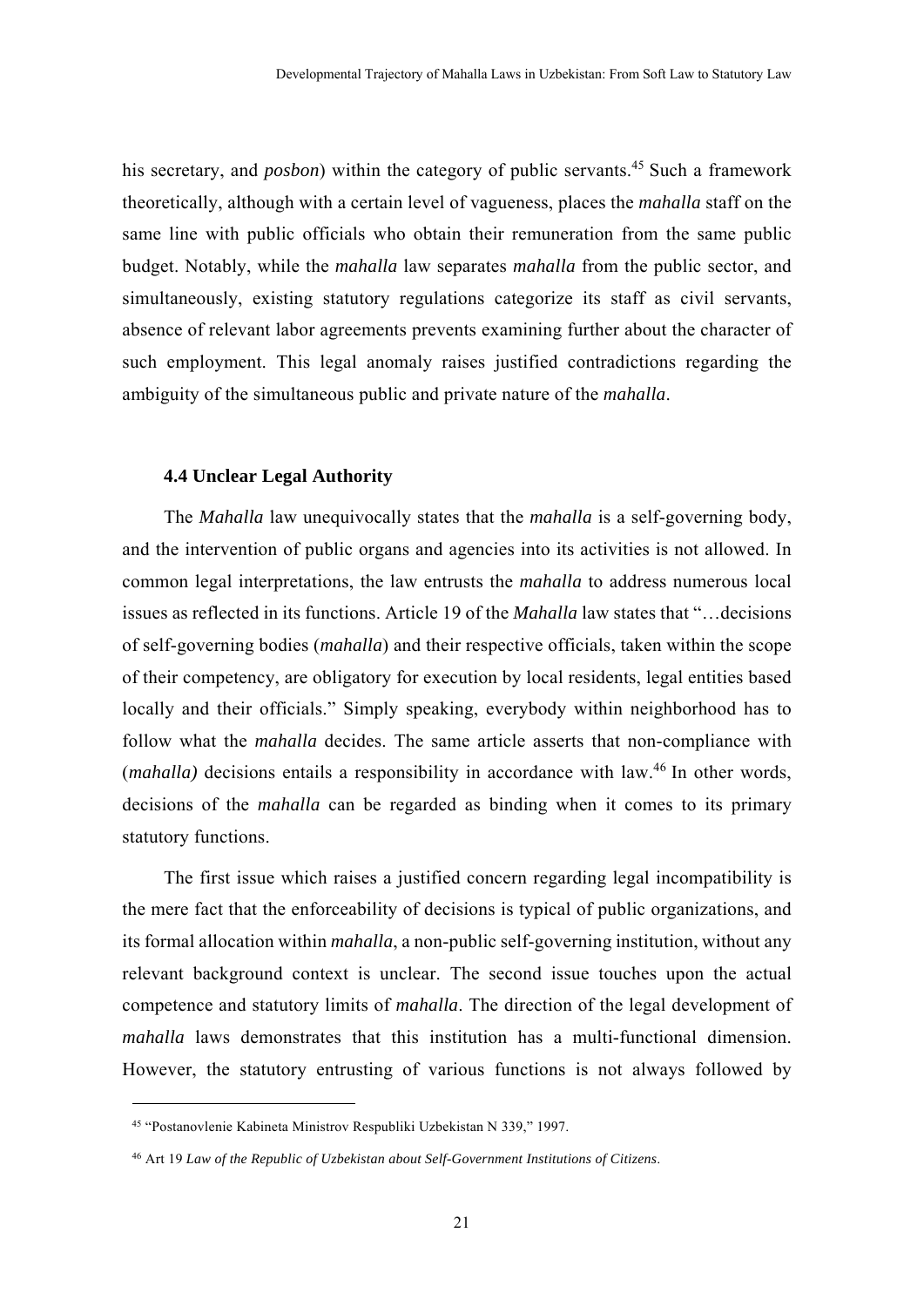stipulating explicitly the mandate or the decision-making competency of *mahalla*. Hence, while the law gives many statutory functions to the *mahalla* and confers upon it the authority to take legally-binding actions, it does not address clearly what the authority actually is.

Whereas the scope and the form of *mahalla* decisions *de jure* fall into a somewhat grey zone and remain highly ambiguous, the factual situation demonstrates that its binding decisions can only be obtained upon receiving agreement from state (public) organs. Hence, in light of the gradual increase in *mahalla's* non-peculiar functions which simultaneously fall under the decision-making scope of state (public) bodies, one may wonder whether it is reasonable to grant *mahalla* the authority to enforce their own decisions. Therefore, given the multiple functions of *mahalla* as provided in law and its ability to address local issues from a community-mobilization perspective, one may reasonably question its *de jure* and *de facto* authority in taking binding decisions locally.

#### **4.5 The Coordination Council**

In 2013, the government came up with a legal initiative focused around composing a bridge between *mahalla* and local governments which eventually resulted in the establishment of the Coordination Council. According to *the Mahalla law* the functions on coordinating activities of the *mahalla* are assigned to the Republican Coordinating Council (hereinafter, the Council), as well as the coordination councils in regions, districts, and cities.<sup>47</sup> Relevant regulations from the Cabinet and the President define the Council as an association of self-governing bodies (*mahalla*) which is not a part of the public authority. Simultaneously, according to these regulations, the Council's organizational structure represents somewhat a traditional hierarchy involving many elements from the public sector and thus, posing specific concerns regarding its being factually non-public.<sup>48</sup>

<sup>47</sup> Art 20 ibid.

<sup>48 &</sup>quot;Postanovlenie Kabineta Ministrov Respubliki Uzbekistan N 329," 2017; "Postanovlenie Prezidenta N 4944," 2017.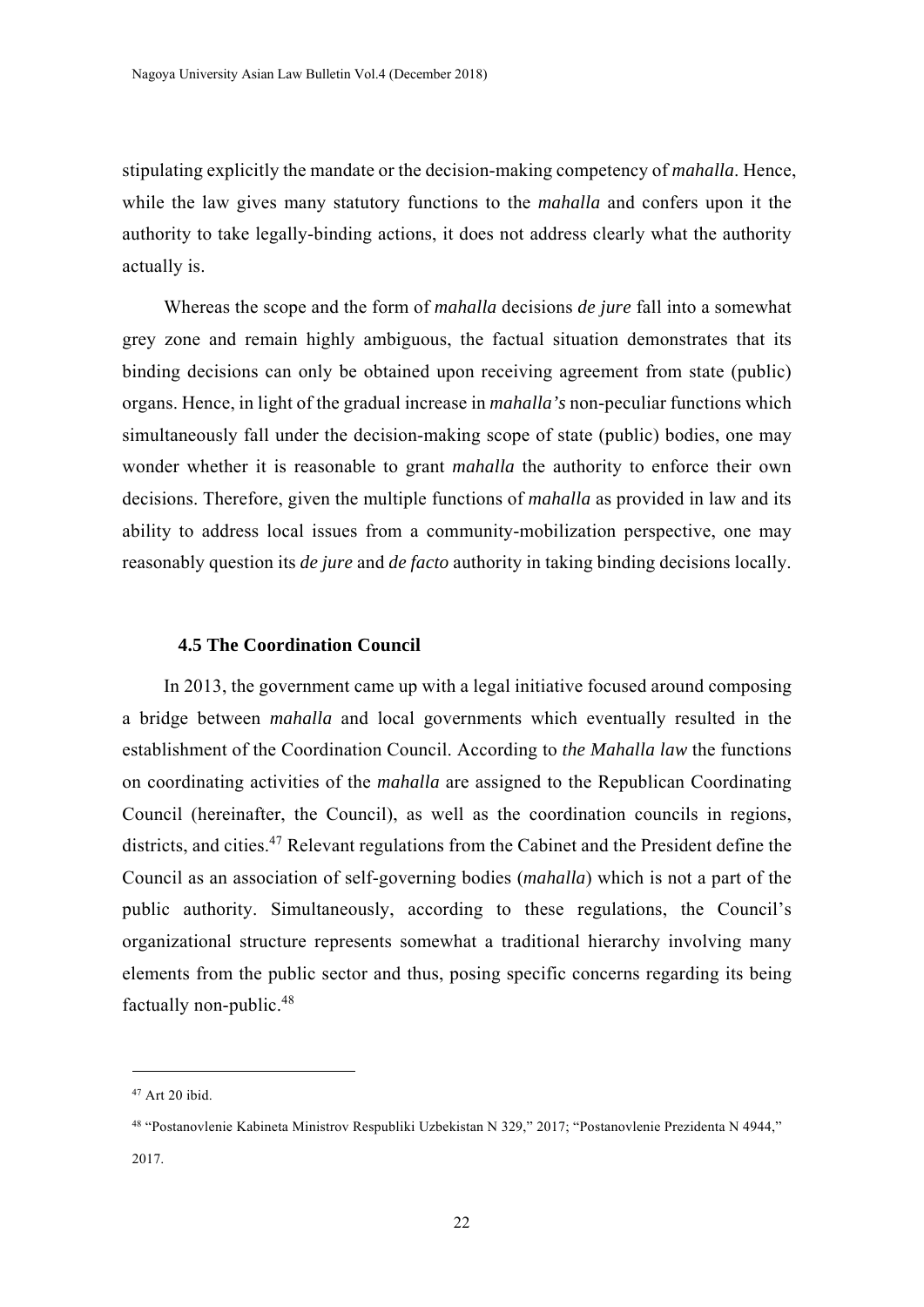Namely, the Prime Minister of the Republic of Uzbekistan is placed at the very top of the Council's structure on the republican level, whereas the heads of local administrations (*khokims*) in regions, districts, and cities are respectively responsible for the chairmanship of the Council on provincial levels. The next category includes many public officials from local executive and legislative branches. A separate regulation on salaries stipulates that employees of the executive organs of the republican and territorial councils are salaried as public servants.<sup>49</sup> In addition, the first deputy chairman of the Council is regarded as minister, while the deputy chairman as deputy-minister. According to the regulation, the members of each territorial coordination council are comprised from the heads of governmental organizations (20-30 organizations), representatives of the non-governmental sector (5-10 organizations) and self-governing bodies (chairmen of three *mahallas*).<sup>50</sup> In contrast to the total share of public officials, the Council includes only about ten percent of local *mahalla* representatives (chairpersons) and a certain number of representatives from the NGO sector. Although the regulation addresses the top as voluntary-based structure, nevertheless, the managerial structure raises many concerns with regard to the possible conflict between public and private interests. Furthermore, the 'top-down' principle set in the contents of the legal text points to the obvious normative contradictions.<sup>51</sup>

According to the regulation, the primary objective of the Council towards *mahalla* is to coordinate the direction of *mahalla* management, assist in implementing legal authorities, and ensure interaction and partnership relations between *mahalla*, public authorities, and non-profits. The provisions of the same regulation also state that official decisions of the Council are obligatory for all government and non-government organizations, as well as *mahallas*. Thus, it appears that the Council is densely packed by the public officials who, simultaneously maintain exceptional authority in decisionmaking. From the other hand, there is only a tiny number of *mahalla* representatives with a very unclear status. Such a framework eventually raises well-grounded concerns

<sup>49 &</sup>quot;Presidential Degree N 1778," 1997.

<sup>50 &</sup>quot;Postanovlenie Kabineta Ministrov Respubliki Uzbekistan N 329."

<sup>51</sup> N6, 69, pp2 "Postanovlenie Prezidenta N 4944."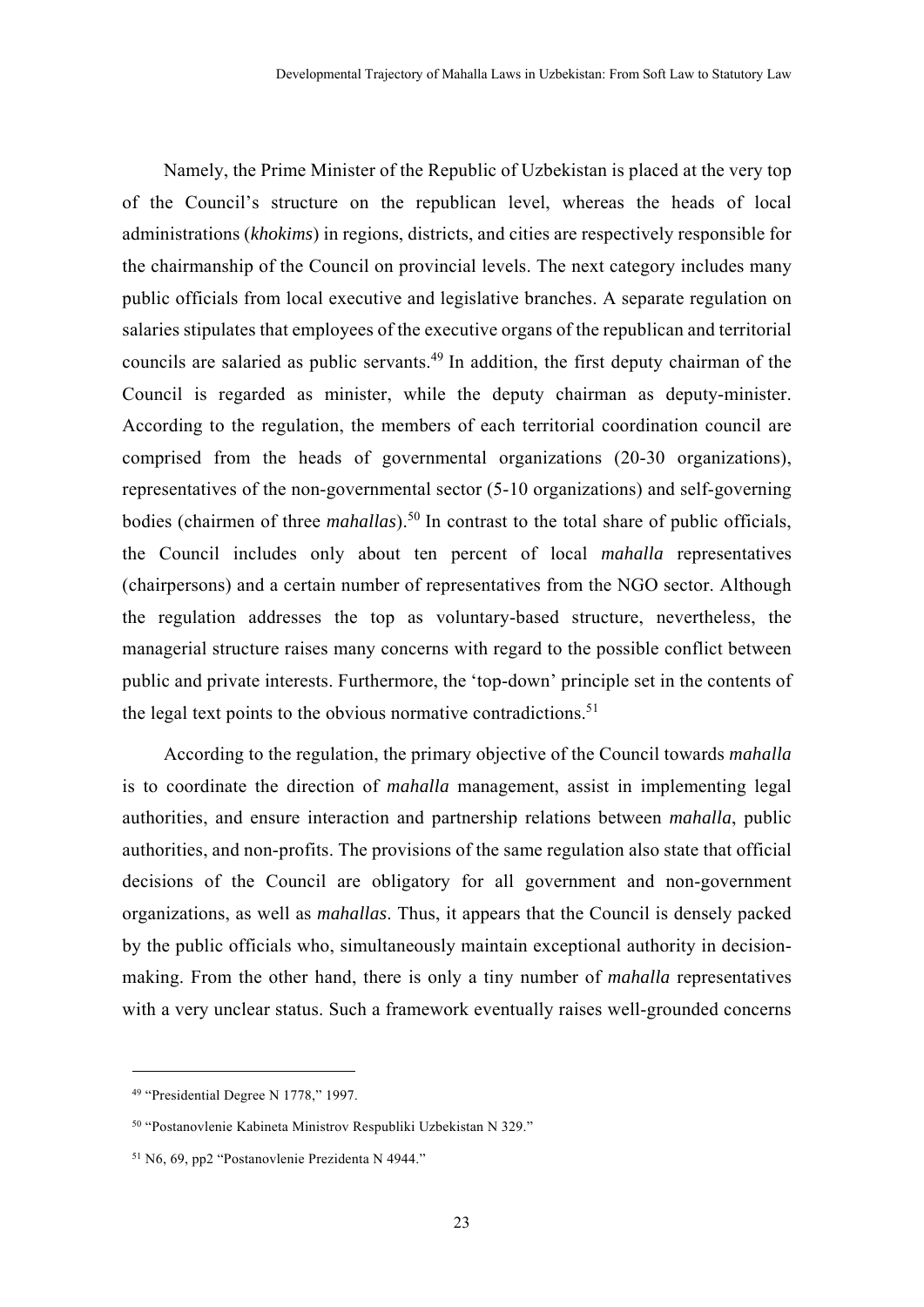regarding the non-public character of the Council and its discretionary authority which theoretically may intervene into the self-governing sector.

## **Conclusion**

From 1992 until 2016, the *mahalla* laws demonstrated a tendency of expanding the *mahalla's* administrative scope by transferring numerous non-peculiar functions that had been performed by the state to the *mahalla*. In the context of democratic postindependence reforms, the government asserted that legal changes would support traditional *mahalla* and strengthen it as a unique Uzbek self-governing institution. The development of laws, indeed demonstrates that *mahalla* became an institution concentrating both on a large number of obligatory public tasks and non-public (traditional, customary) functions. On the other hand, the law did not offer an adequate funding framework for the growing number of functions that was falling on the *mahalla's* shoulders.

The phenomenon of *mahalla* is that most of its typical functions originating from soft law and which played a vital role in preserving its traditions have been gradually obtaining a formal character (statutory law) and becoming legally-binding for residents and enterprises. Such transformation of soft law-based functions into statutory law has significantly transformed *mahalla* into an institution closely integrated into the system of public administration. This observation is one of the primary aspects demonstrating how traditional *mahalla* are gradually transforming into administrative *mahalla*.

Since the transition of presidential power in 2016, the government has adopted several critical legal initiatives in the public administration area that additionally influenced the *mahalla*. Recently, specific changes in *Mahalla* law, for example, withdrawing some public functions, signals of the government's emerging understanding that *mahalla* should not maintain financially burdensome tasks. Instead *mahalla* should concentrate on the matters which do not require large funding, for example, social control - a function that *mahalla* can easily perform based on its capacity. Even such a step can be considered as a minor positive signal regarding withdrawal of public functions from *mahalla* and transforming it back to the institute to perform its

24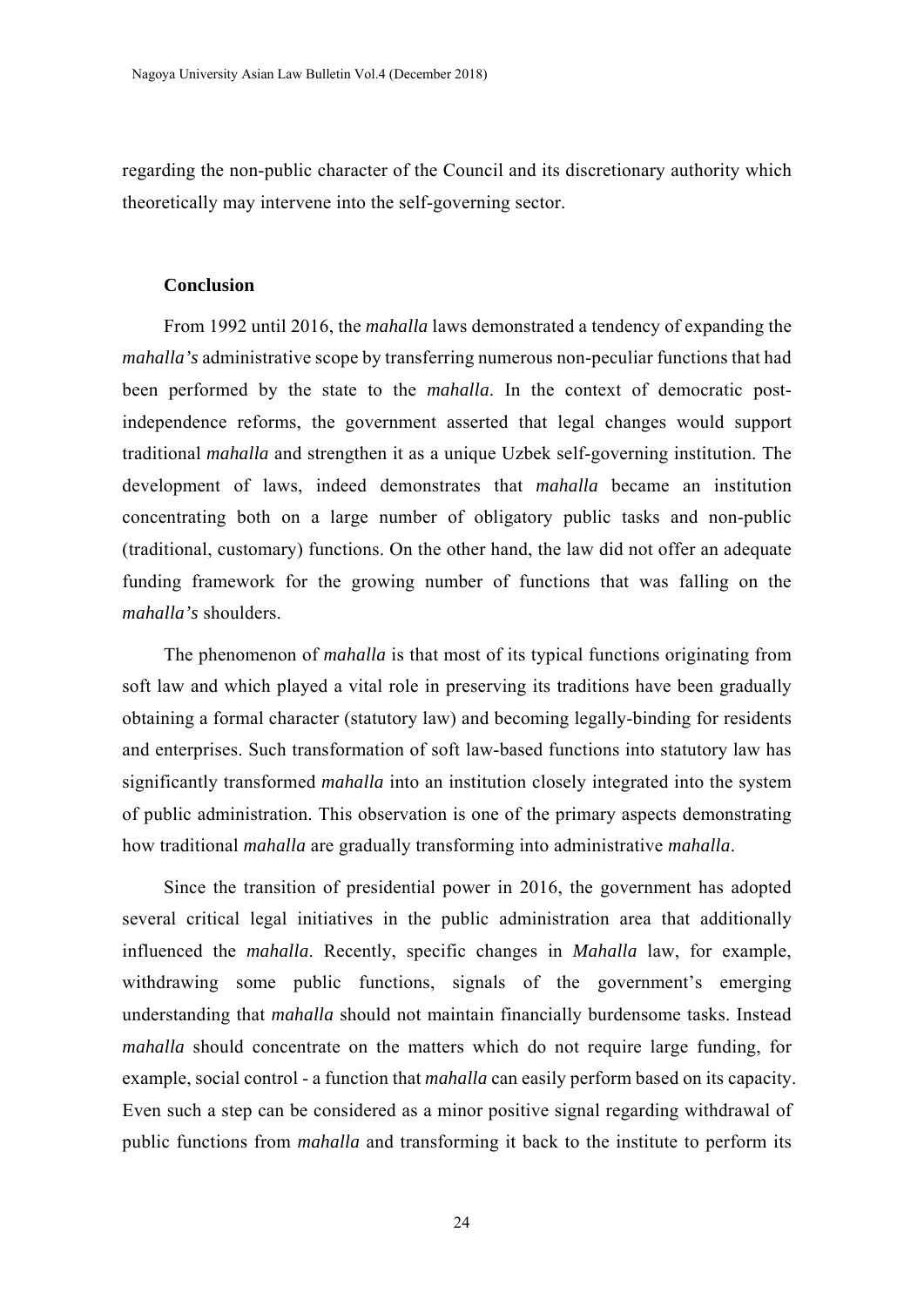actual features and purposes. Furthermore, public control over public bodies can contribute to the government's efforts towards democratization of society as a whole. However, the renewed statutory regulations, including the initiative to introduce the government-backed Council, demonstrate that the new government's tendency indeed continues administering *mahalla* into the public sector. The findings of this research paper indicate that *mahalla* laws currently contain legal contradictions which make it nearly impossible to define this institution as a self-governing body. Controversial aspects of law address the *mahalla* as a quasi-governmental unit aimed to perform numerous tasks including social control, social-welfare distribution, local dispute resolution, and many other responsibilities. This tendency will inevitably keep on increasing the gap between the traditional and the administrative *mahalla*.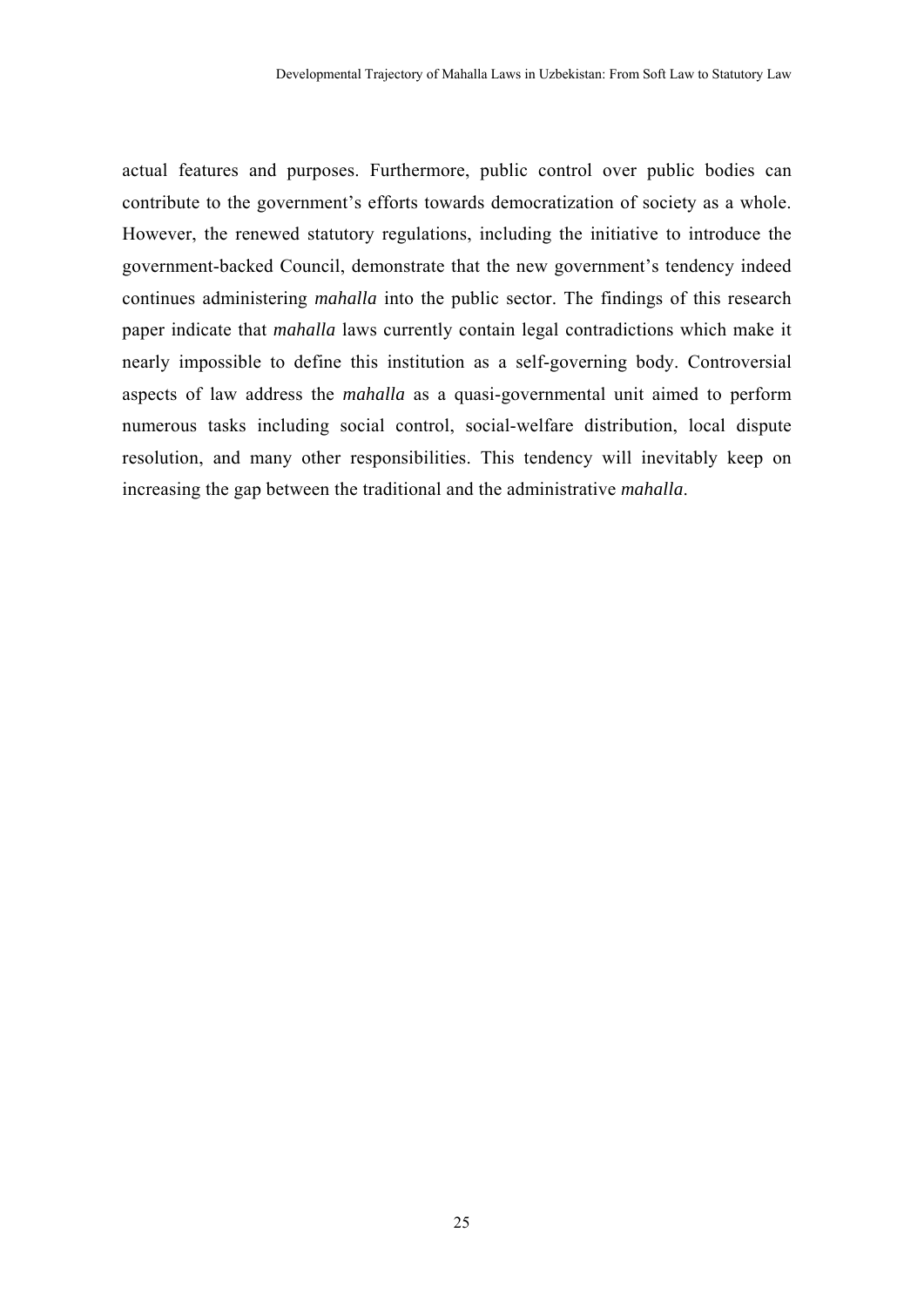## Appendix 1

| <b>Formal (statutory) functions</b>                                                                                                          |                                                                                                                                                                                                                                                              | Traditional (non-<br>statutory) functions                                                                                            |
|----------------------------------------------------------------------------------------------------------------------------------------------|--------------------------------------------------------------------------------------------------------------------------------------------------------------------------------------------------------------------------------------------------------------|--------------------------------------------------------------------------------------------------------------------------------------|
| [including those which were formalised from Adat]                                                                                            |                                                                                                                                                                                                                                                              |                                                                                                                                      |
| <b>Typical</b><br>governmental<br>(public)<br>functions                                                                                      | Functions related to interaction with<br>governmental and non-state organizations                                                                                                                                                                            |                                                                                                                                      |
| Social welfare distribution;                                                                                                                 | Assisting law enforcement agencies in<br>preventing crime;                                                                                                                                                                                                   | Assisting<br>residents<br>in<br>holding<br>ceremonies<br>(weddings, funerals etc);                                                   |
| Assistance in the implementation of<br>governmental policy on the patronage<br>of vulnerable residents (For example,<br>the elderly);        | in the suppression of the<br>Assisting<br>activities<br>of<br>unregistered<br>religious<br>organizations, ensuring respect for the right<br>of citizens to freedom of religion;                                                                              | Protecting the interests of<br>family and women in society;                                                                          |
| Registration and keeping records of<br>issuing certificates<br>residents,<br>of<br>property and family status of residents;                  | Involvement of the population in civil<br>protection activities and the prevention of<br>natural disasters;                                                                                                                                                  | Conciliation<br>activities<br>in<br>family and other disputes;                                                                       |
| Notary and certification;                                                                                                                    | Involve<br>civil<br>the<br>population<br>into<br>assisting<br>protection.<br>in<br>organizing<br>and mobilizing military<br>notifications<br>reservists and conscripts to the territorial<br>defense departments, and also conducting<br>primary accounting; | Formation of a<br>positive<br>spiritual<br>and<br>moral<br>families,<br>atmosphere<br>in<br>educating of the<br>young<br>generation; |
| residents<br>about<br>Informing<br>governmental notices and ensuring<br>compliance of laws and governmental<br>decisions by local residents; | Assisting public agencies in conducting<br>political, spiritual, educational and other<br>local events                                                                                                                                                       | Conducting traditional and<br>cultural events                                                                                        |
| Public order and control;                                                                                                                    | Nominating candidates to be elected to the<br>city/district councils;                                                                                                                                                                                        | Hashar (community cleaning<br>projects);                                                                                             |
| Regulation of local construction;                                                                                                            | Assisting in the logistics of elected<br>city/district council members in organizing<br>meetings with voters;                                                                                                                                                | Collecting<br>voluntary<br>contributions from residents<br>and philantropy;                                                          |
| Environmental<br>control<br>(water,<br>cleaning, garbage, etc);                                                                              | Representing<br>the<br>of<br>local<br>interests<br>residents to state authorities;                                                                                                                                                                           |                                                                                                                                      |
| Requesting<br>various<br>from<br>reports<br>locally based enterprises;                                                                       | Mobilization of residents' resources for the<br>implementation of local improvement<br>works and rehabilitation of the social<br>infrastructure in the community;                                                                                            |                                                                                                                                      |
|                                                                                                                                              | Assisting tax authorities in the timely<br>collection of taxes from the population;                                                                                                                                                                          |                                                                                                                                      |
|                                                                                                                                              | Assisting in public utilities fees collection<br>(water, gas, electricity supply);                                                                                                                                                                           |                                                                                                                                      |
|                                                                                                                                              | Implementation of social control over the<br>implementation of laws and governmental<br>regulations by respective organizations at<br>the community level;                                                                                                   |                                                                                                                                      |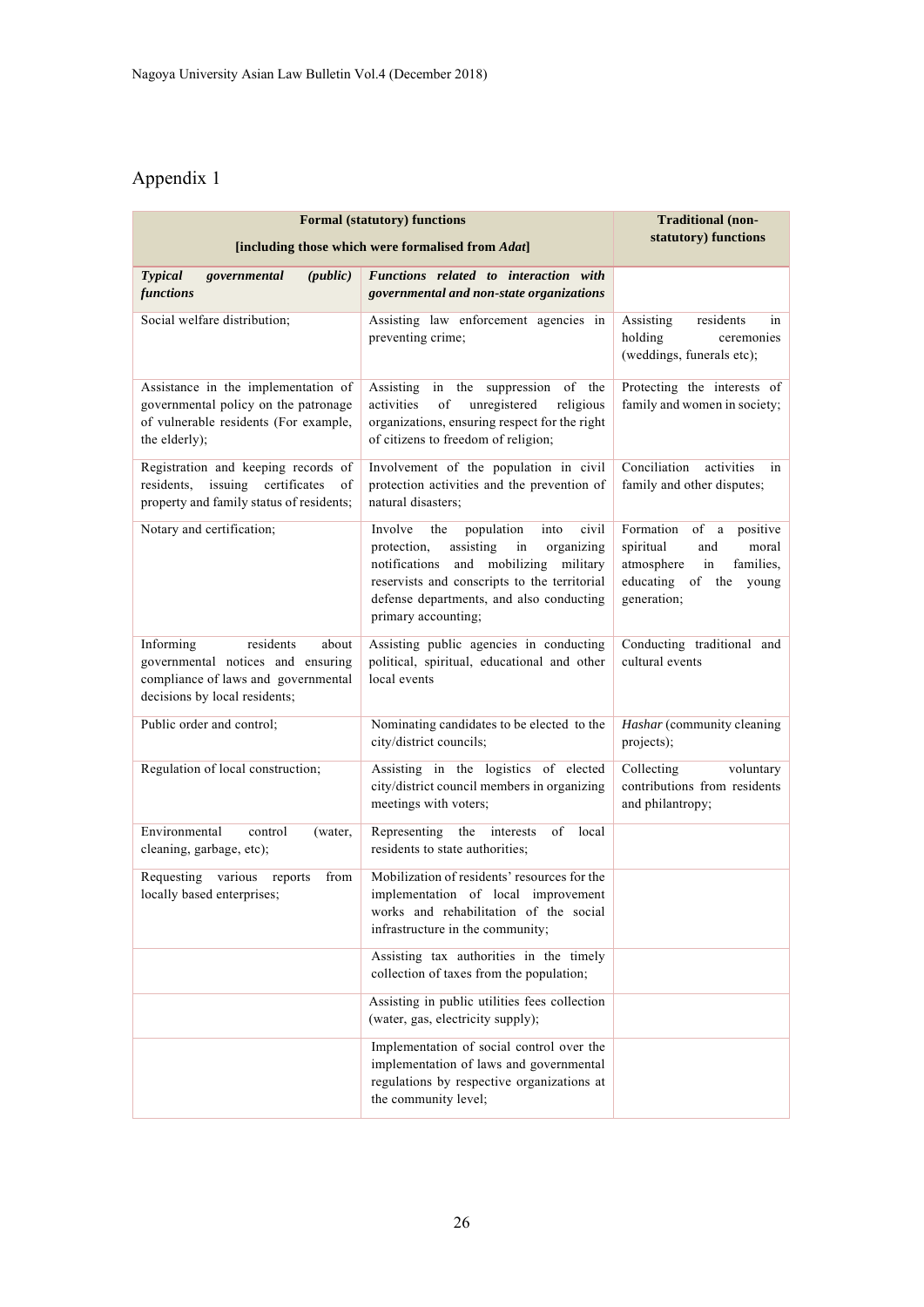#### **References**

Abramson, David M. *From Soviet to Mahalla: Community and Transition in Post-Soviet Uzbekistan*. Indiana University, 1998.

Agzamhodjaev, A., and B. Blinder. *Tashkentskiy Gosudarstvenniy Universitet Imeni V.I. Lenina. Yuridicheskiy Fakul'tet*. Tashkent: O'qituvchi, 1980.

- ———. *Yuridicheskoe Obrazovanie v Uzbekistane*. Tashkent: O`zbekistaon, 1990.
- Arifkhanova, Z. Kh. "Rol' Mahalli v Vozrojdenii Natsional'nykh Traditsiy

Uzbekskogo Naroda." *Obshestvennie Nauki v Uzbekistane* 7 (1998): 24–31.

- Christian, B. *Recht in Der Transformation. Rechts- Und Verfassungswandel in Mittel-Und Osteuropa*. Berlin: Berliner Debatte Wissenshaftsverlag, 2002.
- Dadabaev, Timur. 記憶の中のソ連: 中央アジアの人々の生きた社会主義時代. つくば; 東 京: 筑波大学出版会 ; 丸善 (発売), 2010.
- Dzhabbarov, S. *Shariat, Semeynoe i Obychnoe Pravo v Uzbekistane: Istoriya i Sovremennost'.* Tashkents: Fan, 1996.
- Everett-Heath, Tom. *Central Asia: Aspects of Transition*. Psychology Press, 2003. ———. *Central Asia: Aspects of Transition*. Psychology Press, 2003.
- "Fuqarolar Yigining 'Mahalla Posboni' Jamoatchilik Tuzilmasi Faoliyatini Tubdan Takomillashtirish Haqida," 2018.
- Garner, Bryan A. *Black's Law Dictionary, 10th Edition*. 10th edition. St. Paul, Minn: Thomson West, 2014.
- Geiss, P.G. "Legal Culture and Political Reforms in Central Asia." *Central Asia and Caucasis* 6, no. 12 (2001).
- Human Rights Watch. *From House to House: Abuses by Mahalla Committees*. Vol 15. New York, 2003. New York.
- Ismatov, Aziz, and Sardor Alimdjanov. "Historical Discourse of Mahalla Functions in Uzbekistan." *Jahrbuch Für Ostrecht [Yearbook of East-European Law]* 59(1) (2018): 79–90.
- *Law of the Republic of Uzbekistan about Self-Government Institutions of Citizens,*. 1999.
- *Law of the Republic of Uzbekistan about Self-Government Institutions of Citizens*, 2013.